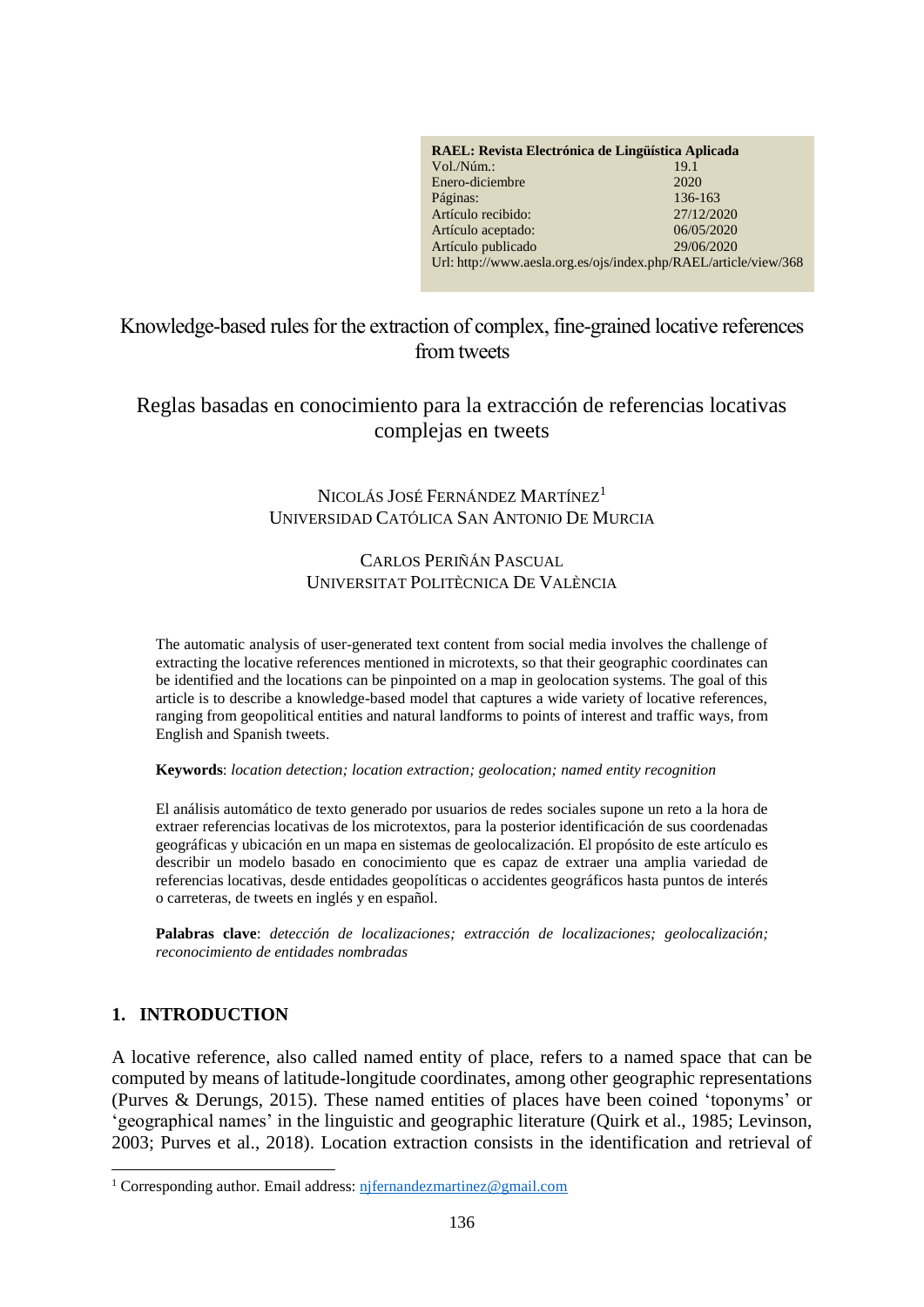locative references from natural language texts through either probabilistic-based algorithms or symbolic models that make use of text-mining and rule-based strategies (Middleton et al., 2018; Purves et al., 2018). Indeed, this task corresponds to the area of Geographic Information Retrieval (GIR) (Jones & Purves, 2008), a topical subject that interconnects the fields of Computational Linguistics, Natural Language Processing (NLP), and Artificial Intelligence, *inter alia*. Of particular importance are the practical applications of location detection in social media. For instance, Twitter-based location-extraction systems are particularly useful in disease tracking and health surveillance (Eke, 2011; Dredze et al., 2013), disaster management and tracking (Verma et al., 2011; Crooks et al., 2013; Imran et al., 2014; Jongman et al., 2015; Martínez-Rojas et al., 2018; Zhang et al., 2019) and traffic-incident detection and road traffic control (Gonzalez-Paule et al., 2019), among other uses. However, dealing with tweets proves to be a difficult task, given the linguistic peculiarities of the microtext genre (Baldwin et al., 2013).

In this context, this article addresses the language-based rules that underlie LORE (LOcative Reference Extractor), a rule-based model for the extraction of complex, fine-grained locative references in English and Spanish microtexts, e.g. tweets.<sup>2</sup> When deployed in real-life crisis and emergency scenarios, an NLP system that integrates this model can be of great help for emergency responders, considering the great precision and recall delivered by these rules in the evaluation stage, and the quick performance of the rule-based system. In this respect, LORE outperformed general-purpose off-the-shelf NER tools such as Stanford NER, spaCy, NLTK, and OpenNLP, by achieving a precision score of 0.81, a recall score of 0.81 and an F1 score of 0.81 for the English tweets. For the Spanish tweets, LORE achieved a precision of 0.64, a recall of 0.72 and an F1 score of 0.67. It also showed very quick processing speed, surpassing others, at least in the case of the English model. The remainder of this article is structured as follows. Section 2 introduces the task of location extraction with respect to Computational Linguistics and NLP, describes the tweet genre as a type of microtext with its own linguistic peculiarities, and explores some practical applications that leverage tweets in emergency-based situations. This section also gives insights into the representation of spatial knowledge in natural languages, and a critical review of major research work in locationdetection from tweets in recent years. Section 3 provides not only a definition of what we mean by locative references but also an overview of how our language-based rules were built from two development corpora. Section 4 presents the results obtained in the evaluation stage and compares the performance of LORE against general-purpose entity recognizers, and also provides the typology of language-based rules, together with definitions and examples. Section 5 presents some conclusions.

# **2. BACKGROUND AND RELATED WORK**

-

### 2.1. *Location extraction, Computational Linguistics, and NLP*

Location extraction or detection, also called 'georeferencing' or 'geoparsing' in some contexts (Gelernter & Balaji, 2013; Purves et al., 2018), is a task that belongs to the field of Information Extraction and Information Retrieval, and more specifically, GIR (Jones & Purves, 2008). It deals with the identification and retrieval of locative references from natural language texts through probabilistic-based (e.g. Machine Learning and Deep Learning) or symbolic-based methods (e.g. rule-based and lexical approaches) (Middleton et al., 2018; Purves et al., 2018).

<sup>&</sup>lt;sup>2</sup> LORE, which has been developed in C# with ASP.NET 4.6 and MySOL Database, is freely accessible from the FunGramKB website (http://www.fungramkb.com/nlp.aspx).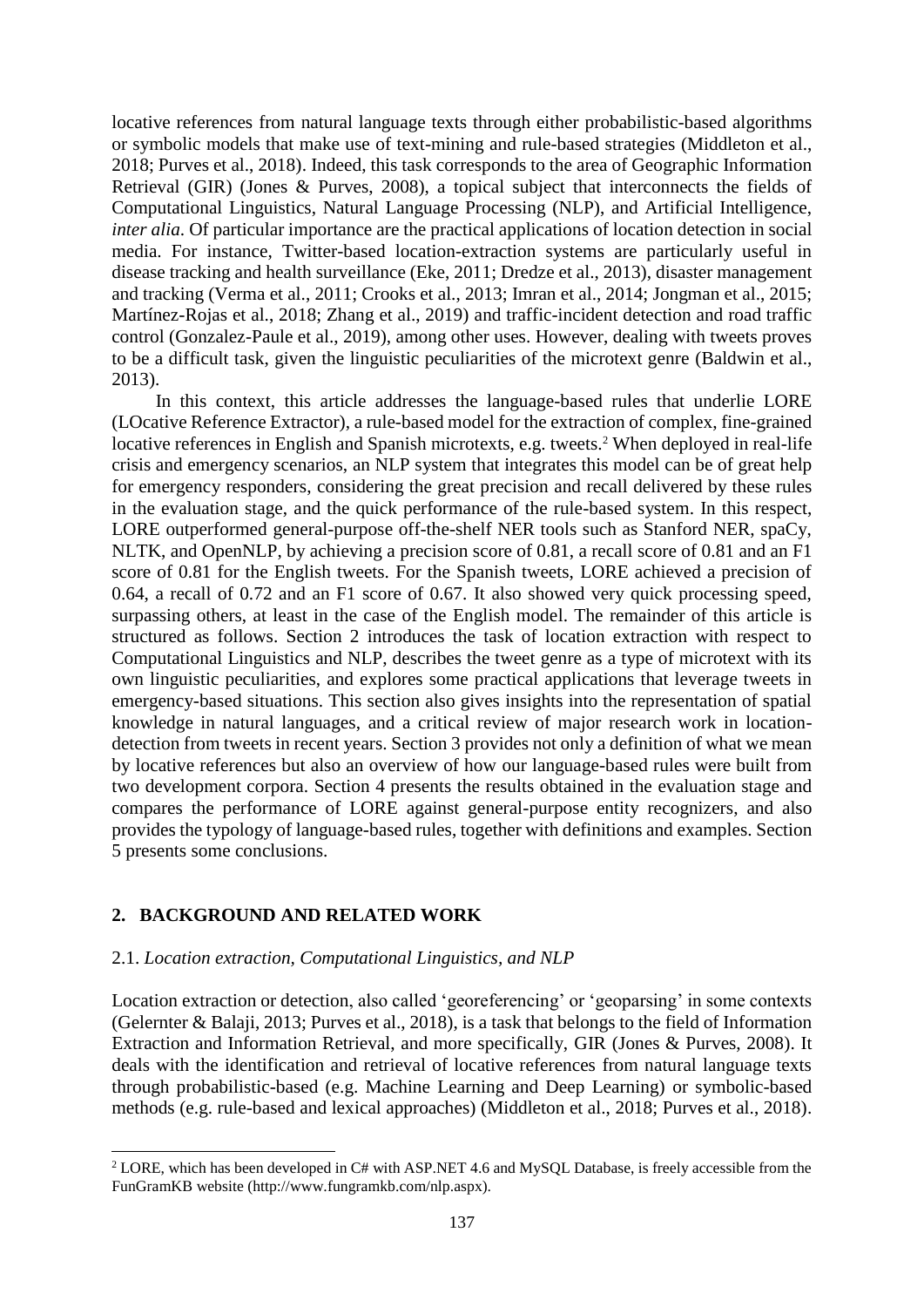Location extraction requires an interdisciplinary approach with the convergence of areas such as Computational Linguistics and NLP (Jones & Purves, 2008; Purves et al., 2018; Yingjie Hu, 2018a). All these research areas deal with unstructured text data and the geospatial information contained therein, which is particularly plentiful in the World Wide Web (Jones & Purves, 2008; Yingjie Hu, 2018b; Purves et al., 2018; Hamzei et al., 2019).

The natural language ambiguity characteristic of unstructured text constitutes in itself a great challenge for GIR systems in the retrieval of locative references, the extraction of spatial relationships, and the location disambiguation process of the extracted spatial knowledge (Frank & Mark, 1991; Al-Olimat et al., 2019). Natural language ambiguity is further exacerbated by the noisy, informal and abbreviated nature of the microtext genre (Baldwin et al., 2013; Eisenstein, 2013). In this regard, expertise in Linguistics and Computational Linguistics becomes of utmost importance for the extraction and representation of locative references and spatial expressions in a structured, digitalized format (Stock et al., 2019).

#### 2.2. *The tweet genre and practical applications of Twitter-based geolocation systems*

Among social media and, in particular, among microblogging services, Twitter stands out as one of the most popular worldwide microblogging platforms for information sharing and communication purposes (Murthy, 2018). In Twitter, users can post microtexts (i.e. tweets) which are brief, character-limited messages (280 characters maximum) that typically express the users' thoughts, activities, and opinions about their daily lives or about a given topic (Hu et al., 2013).

Microtexts are usually informal, noisy and abbreviated, so language conventions generally deviate from the linguistic norm through language devices such as abbreviations (e.g. *pls* instead of *please*), acronyms (e.g. *FYI* instead of the phrase *for your information*), misspellings (e.g. *madrizz* instead of *Madrid*), lack of capitalization (*united kingdom* instead of *United Kingdom*), ungrammatical forms (e.g. *you was* instead of *you were*), ellipsis and truncated sentences (e.g. *incident in Newcastle* instead of *There was an incident in Newcastle*) (Baldwin et al., 2013; Eisenstein, 2013). In this regard, one particular challenge in the identification of locative references in tweets is related to the linguistic peculiarities of the microtext genre. Most NLP systems, which have historically been trained on formal written texts, such as those from the news genre or the scientific literature, face unexpected problems when applied to tweets, which is why their performance is usually much degraded (Hoang  $\&$ Mothe, 2018). These systems have been designed to rely on proper spelling, capitalization and grammatical patterns for different NLP tasks, e.g. part-of-speech (POS) tagging or chunking; consequently, in the absence of these linguistic conditions, their predictive power decreases. Several strategies have been proposed to overcome the present linguistic difficulties in NLP systems applied to Twitter, such as the normalization of the tweet text (Liu et al., 2012) and/or the adaptation of NLP tools to social-media genres and their linguistic idiosyncrasies (Eisenstein, 2013). However, despite the widely-believed claim that tweets are noisy and informal, Hu et al. (2013) disagree as to the apparent degree of informality of the tweet genre, arguing that tweets are not as informal as other microtext genres (e.g. SMS). In fact, according to the authors, tweets can be considered as a projection of other formal textual genres onto a size-restricted format.

Geolocation systems play a key role in a variety of real-life scenarios, particularly when geospatial information proves vital to allocate resources and services to affected areas and persons in times of crisis and emergencies (Martínez-Rojas et al., 2018). For instance, in healthrelated scenarios such as health surveillance or disease tracking, geospatial information obtained from social-media microtexts can be exploited by public health and medical officials for tracking or prevention measures in disease propagation or forecasting (Eke, 2011; Dredze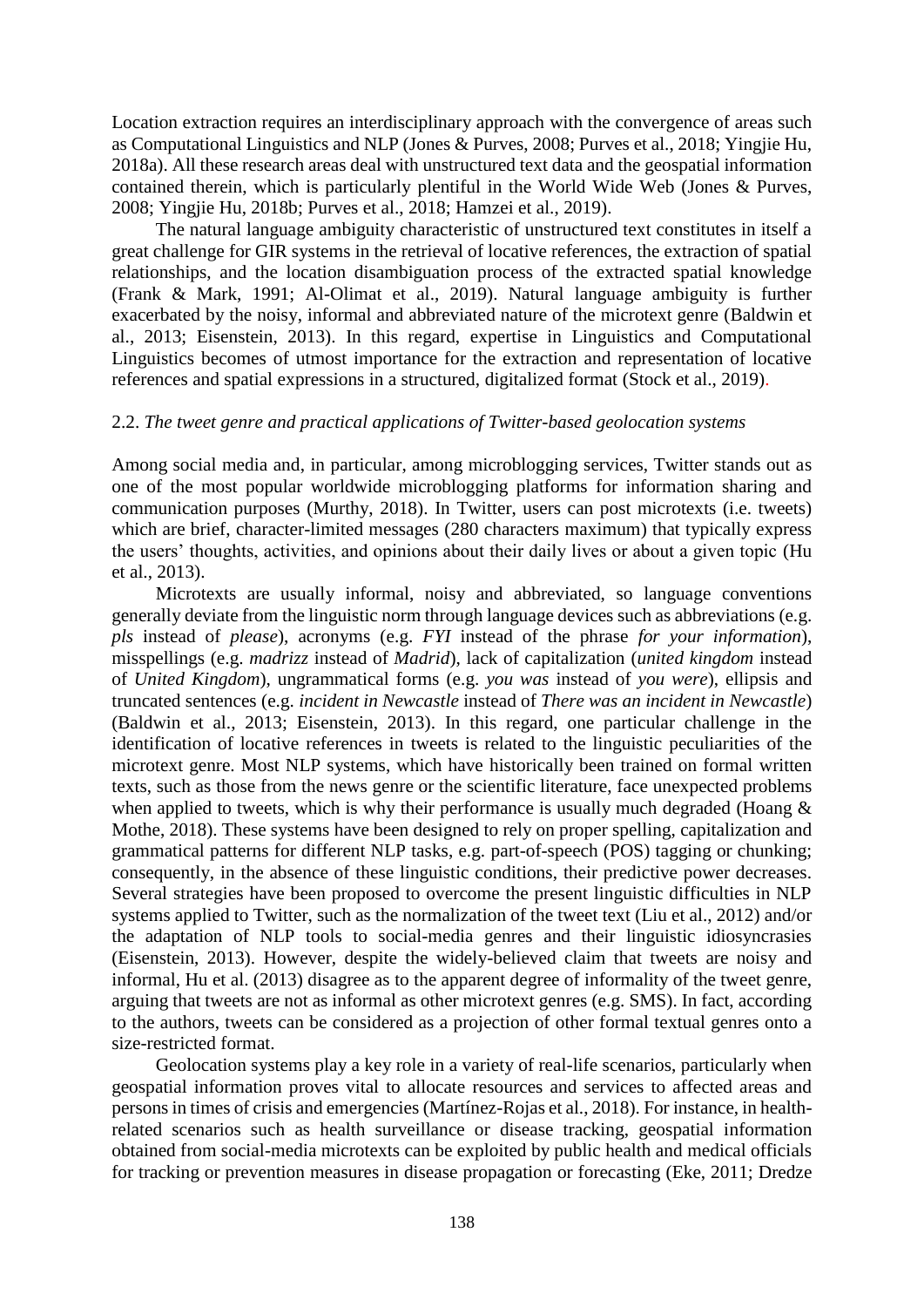et al., 2013; Vilain et al., 2019; Singh et al., 2020). Many emergency-based services employ natural or human-made disaster detection and tracking systems with a geolocation module in floods, earthquakes, storms, civil unrest, war, crime, etc. (Vieweg et al., 2010; Crooks et al., 2013; Imran et al., 2014; Jongman et al., 2015; Martínez-Rojas et al., 2018; Zhang et al., 2019). Geolocation systems can also be vital for traffic incident detection and road traffic control (Ahmed et al., 2019; Gonzalez-Paule et al., 2019; Khodabandeh-Shahraki et al., 2019). Another practical application derived from geolocation systems is that of marketing and advertising, where the locations mentioned in tweets can be exploited to suggest potential places for Twitter users to visit (Li & Sun, 2014).

#### 2.3. *Location-detection systems for tweets*

In recent years, many systems have been proposed to extract locative references from tweets, with more or less success. A critical review of major works in the field of location extraction in tweets is presented in chronological order in this section.

Gelernter & Balaji (2013) proposed an algorithm for local microtext geoparsing using regex-based rules, the Open Calais Named Entity Recognition (NER) software, machinelearning techniques for abbreviation disambiguation, and a geodatabase with place names from New Zealand and Australia at and within city level, such as geopolitical entities, points of interest (POIs), buildings, and streets. For the evaluation stage, they used a corpus of tweets about the 2011 Christchurch earthquake in New Zealand, achieving an F1 score of 0.9. The model was also tested on an evaluation corpus of tweets about the 2011 Texas wildfire in the US, obtaining an F1 score of 0.71. The reason why this algorithm achieved a very high F1 score for the first dataset is explained by the fact that the training corpus and evaluation corpus shared the same emergency event, and the algorithm might have been particularly skewed for the location types mentioned in the Christchurch earthquake. The F1 score of the Texas fire evidenced that in other events the algorithm may suffer from poorer performance. In this regard, it has been reported that case studies of particular disaster events with well delimited spatial boundaries usually yield higher evaluation results (Karimzadeh et al., 2019). It would thus remain to be seen whether such high performance could be replicated with global-scale events or local events other than those that may occur in New Zealand or Australia. Another downside of this study has to do with the compilation of an ad-hoc location-indicative noun dataset, with only a few building and address types.

Malmasi & Dras (2016) proposed a linguistic-based unsupervised location-detection model based on linguistic techniques and rules such as NP extraction and n-gram matching techniques using regex rules and the GeoNames database (Ahlers, 2013). It targeted geopolitical entities, POIs, buildings, addresses, and surrounding distance and direction markers, giving an F1 score of 0.792. This research provided a more linguistic-based focus for the task of location detection. However, there are some drawbacks that need to be discussed, e.g. (a) the debatable rigor in the authors' decision to create ad-hoc lists of location indicative words (addresses, POIS...), and (b) a loose evaluation metric standard performed on a pertoken basis, instead of per-location entity, both of which might have contributed to a higher F1 score.

Middleton et al. (2018) proposed several location-detection and location-disambiguation models, of which the best was a location-detection model for English tweets using the OpenStreetMaps database (Acheson et al., 2017). It used NLP techniques such as a sentence tokenizer, n-grams for matching tokens against the OpenStreetMaps database, and their own corpus of building and street types, among other lexical resources. They focused on geopolitical entities, buildings, and streets. Their training dataset of tweets was imported from different news events. The evaluation stage was carried out for separate corpora of tweets about different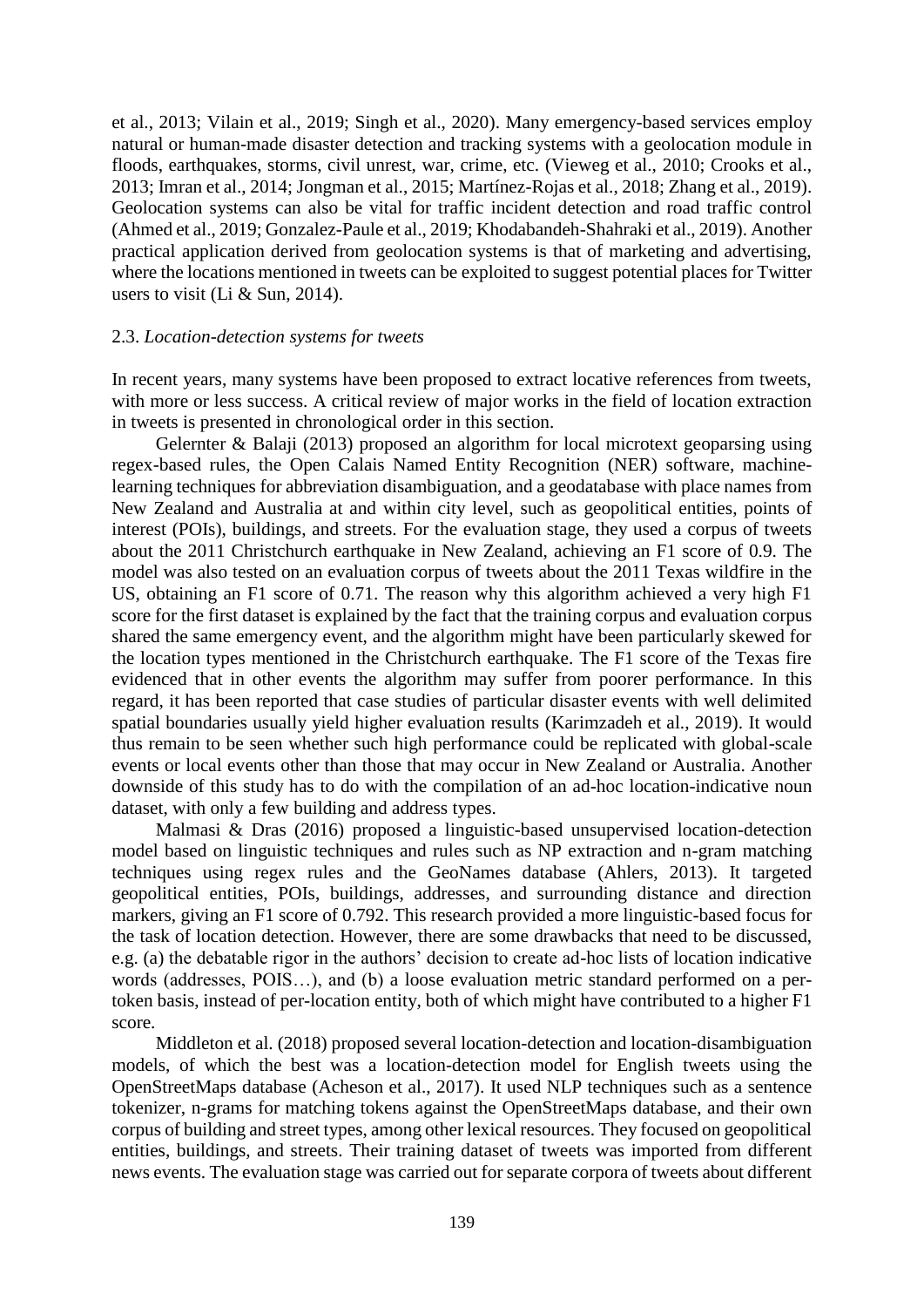incidents (i.e. blackout, earthquake, and hurricane) in different geographic areas (i.e. Christchurch, Milan, New York, and Turkey) for which the geodatabase was preloaded with locations for those specific areas for the evaluation of each corpus. F1 scores ranged from 0.90 to 0.97. A disadvantage of their model is the very slow processing speed, since it has to preload many locations in memory before deploying the location-extraction module. Overall, the authors highlighted the importance of implementing linguistic knowledge and using geodatabases in location extraction from tweets to achieve great results. It would be interesting to see whether the application of their model to global-scale corpora of tweets about different issues and targeting more location types delivers the same results, and how processing speed becomes affected.

Al-Olimat et al. (2018) proposed an unsupervised location-detection model for tweet texts by leveraging the GeoNames database with an n-gram model complemented by collocational information. It was applied on three tweet datasets corresponding to local flood events in Chennai, Louisiana and Houston respectively, achieving an F1 score of 0.81 on a pertoken evaluation basis. However good the results are, we are not provided with an explanation about the location types extracted by their model.

Dutt et al. (2018) developed an unsupervised location-detection model for tweets based on regex-based rules, ad-hoc lists of location-indicative words, syntactic chunking and dependency parsing, the Spacy NER tagger, and GeoNames. The system achieved an F1 score of 0.81 on a per-entity-based evaluation. It was applied to a large test corpus of tweets (239,256 tweets) collected using the keywords *dengue* and *flood* for emergency-related events of those types located in India. The methodology followed is linguistic-based in that they made use of linguistic knowledge and NLP techniques for NER. The authors did not present information about the location types extracted by their model.

Hernandez-Suarez et al. (2019) proposed a NER-based system for detecting and geocoding toponyms (e.g. street, avenue, building, region or country) in Spanish tweets about the 2017 Mexico City earthquake. The system was grounded on a deep-learning model and pre-trained word embeddings using the corpus of Spanish tweets as training data. Their algorithm achieved an F1 score of 0.80.

Singh et al. (2020) provided an in-depth study of the current coronavirus COVID-19 pandemic, in which they also focused on locative references mentioned in tweets dealing with the COVID-19 outbreak. They used Wikipedia and Statoids, two major databases to extract geopolitical entities such as countries, states, provinces, and cities. With this geospatial information, they analyzed the correlation between the number of confirmed cases in different regions of the world and the number of location mentions in the tweets, finding a high correlation between both: the more confirmed cases of coronavirus in a given area, the more that area appeared mentioned in the tweets. Singh et al. (2020) underlined the importance of location extraction techniques to study the evolution and spread of pandemics and for disease forecasting.

Wang et al. (2020) built a location extractor called NeuroTPR using a deep-learning framework with rich linguistic-based features for the task of location extraction from tweets. For the training phase, they employed 599 tweets, together with automatically annotated location-related chunks from the Wikipedia. For the evaluation of their tool, they used different corpora: (a) a tweet corpus about Hurricane Harvey, (b) GeoCorpora (Wallgrün et al., 2018), which is also made up of tweets, and (c) a dataset with chunks from the Web. They focused on location types such as geopolitical entities, natural landforms, POIs, and a few traffic ways. In the evaluation stage, they compared their model against standard off-the-shelf NER tools such as Stanford NER, spaCy, and other deep-learning models retrained with their training dataset. NeuroTPR achieved a precision score of 0.787, a recall score of 0.678, and an F1 score of 0.728 on the Hurricane Harvey corpus. Stanford NER showed great precision numbers (i.e. 0.828),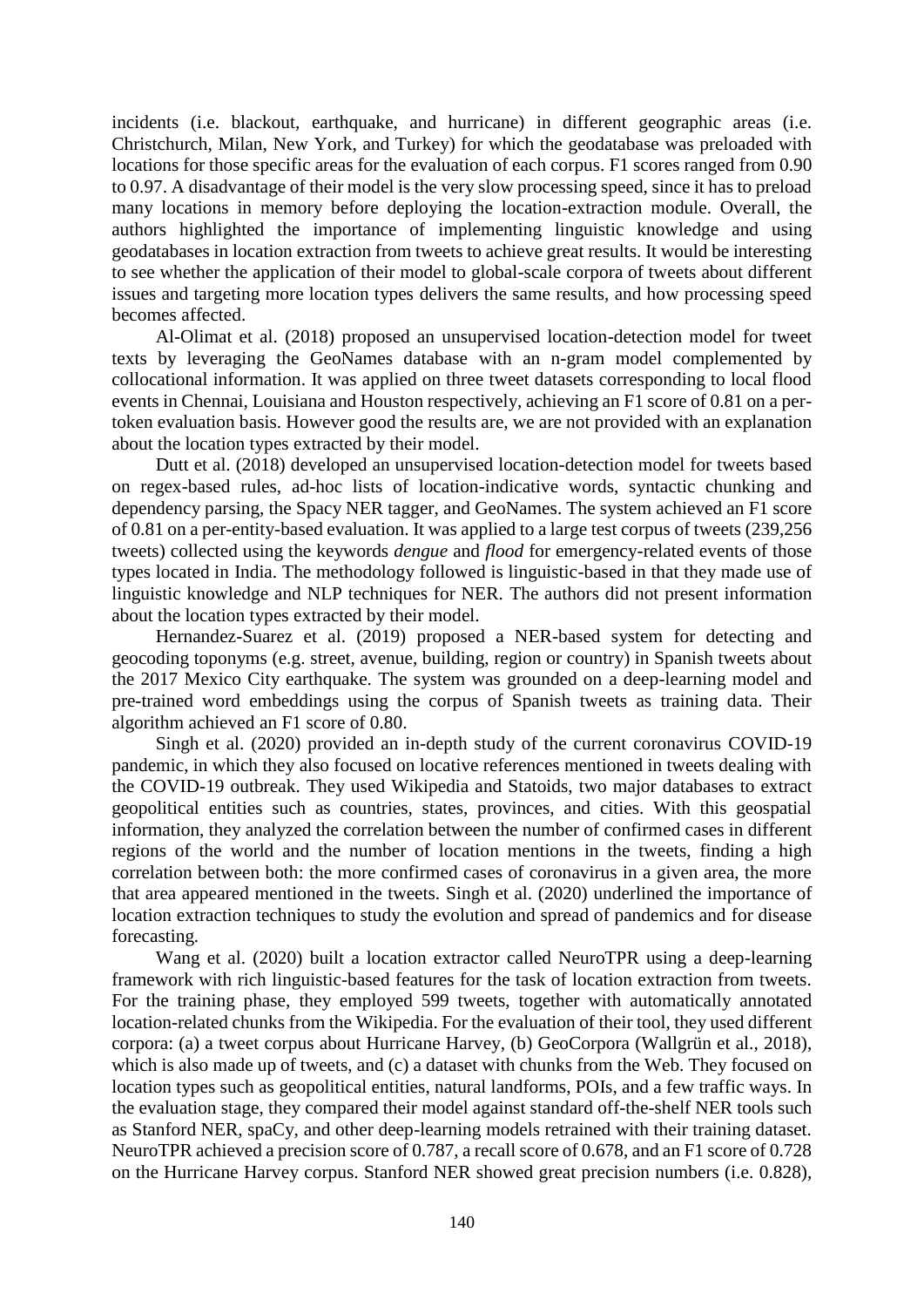but the other deep-learning models achieved evaluation numbers lower than those of NeuroTRP, where spaCy obtained much worse results (i.e. F1 score of 0.366). With GeoCorpora, NeuroTPR achieved a precision score of 0.8, a recall score of 0.761, and an F1 score of 0.78.

# 2.4. *The representation of spatial knowledge in natural languages*

According to the linguistic literature (Herskovits, 1985; Landau & Jackendoff, 1993; Talmy, 2000; Kracht, 2002; Levinson, 2003; Coventry & Garrod, 2004; Bennett & Agarwal, 2007; Radke et al., 2019; Stock et al., 2019), spatial knowledge, typically represented by spatial prepositions in analytical languages, indicates a spatial relationship held by different entity types or arguments, formally expressed as  $S(x, y)$ , where (a) S determines the kind of spatial relationship held by *x* and *y*, (b) *x* refers to what is spatially defined, and (c) *y* represents the region of space occupied by *x*.

### 2.4.1. *The structural and syntactic features of spatial expressions*

From a structural standpoint, in Western European languages such as English, Spanish, French, or Italian, a spatial expression is generally composed of a 'subject' (i.e. what is located) and a prepositional phrase (PP) made up of a preposition and an 'object' (i.e. where is located). This PP can modify a noun (e.g., *the glass on the table*), or predicate something about a noun phrase (NP) (e.g. *John is at school*) or a clause (e.g. *He is buying groceries at the market*) (Geis, 1975; Herskovits, 1985; Creary et al., 1989). The object refers to a physical location, real or imaginary, which describes the position, direction/path, or distance of a given entity (Kracht, 2002; Coventry & Garrod, 2004; Bennett & Agarwal, 2007; Cinque & Rizzi, 2010). Whereas position indicates a spatial relationship of location among objects, path specifies a trajectory understood in terms of source and goal, and distance provides a measure of space among two or more entities.

In natural languages, places are typically encoded as nouns, which can be proper if used to identify a specific and unambiguous spatial region or portion (e.g. *Granada, Valencia, Spain, France*), receiving the name of 'toponym' or 'place name' (Levinson, 2003; Stock et al., 2019), or common when they are used in a generic sense, often representing a semantic type of different granularity (e.g. *neighborhood, city, country, beach, canyon, street, road*). They can also be formally represented by means of complex NPs (e.g. *the black chair next to the table standing in the corner*), which can recursively become very intricate, especially if multiple reference frames are mentioned (Stock et al., 2019).

As far as syntax is concerned, spatial expressions can be found at the beginning (e.g. *In Tokyo the earthquake caused great damage*) or at the end of the clause (e.g. *Floodings were reported in New Jersey*). As mentioned above, these expressions can specify different semantics, such as position (e.g. *John lives in New York*), direction (e.g. *An ambulance is heading to Glenwood Avenue*), or distance (e.g. *Mary drove for 35 miles southwest of London*) (Quirk et al., 1985: ch. 8). Their referents can be the subject (e.g. *Paul flew to Los Angeles*), the direct object (e.g. *I parked the car at Nevada Shopping*), or even both (e.g. *I met Anna at the National Museum*). Spatial expressions typically perform the adverbial function in the clause (Geis, 1975), although they can also act as postmodifiers of a noun in a NP when formally realized as PP (e.g. *The man outside the bus station is waiting for his friends*) (Quirk et al., 1985). According to Quirk et al. (1985), spatial expressions performing the adverbial syntactic function of space adjuncts can be either obligatory (e.g. \**John lives*) or optional (e.g. *We bought groceries* (*at Tesco))* (Geis, 1975). When obligatory, these syntactic units additionally perform the function of postmodifiers with verbs of stative meaning (e.g. *be, live, stand, lie*, etc.). The formal realization of these phrases as space adjuncts can be NP (e.g. *John*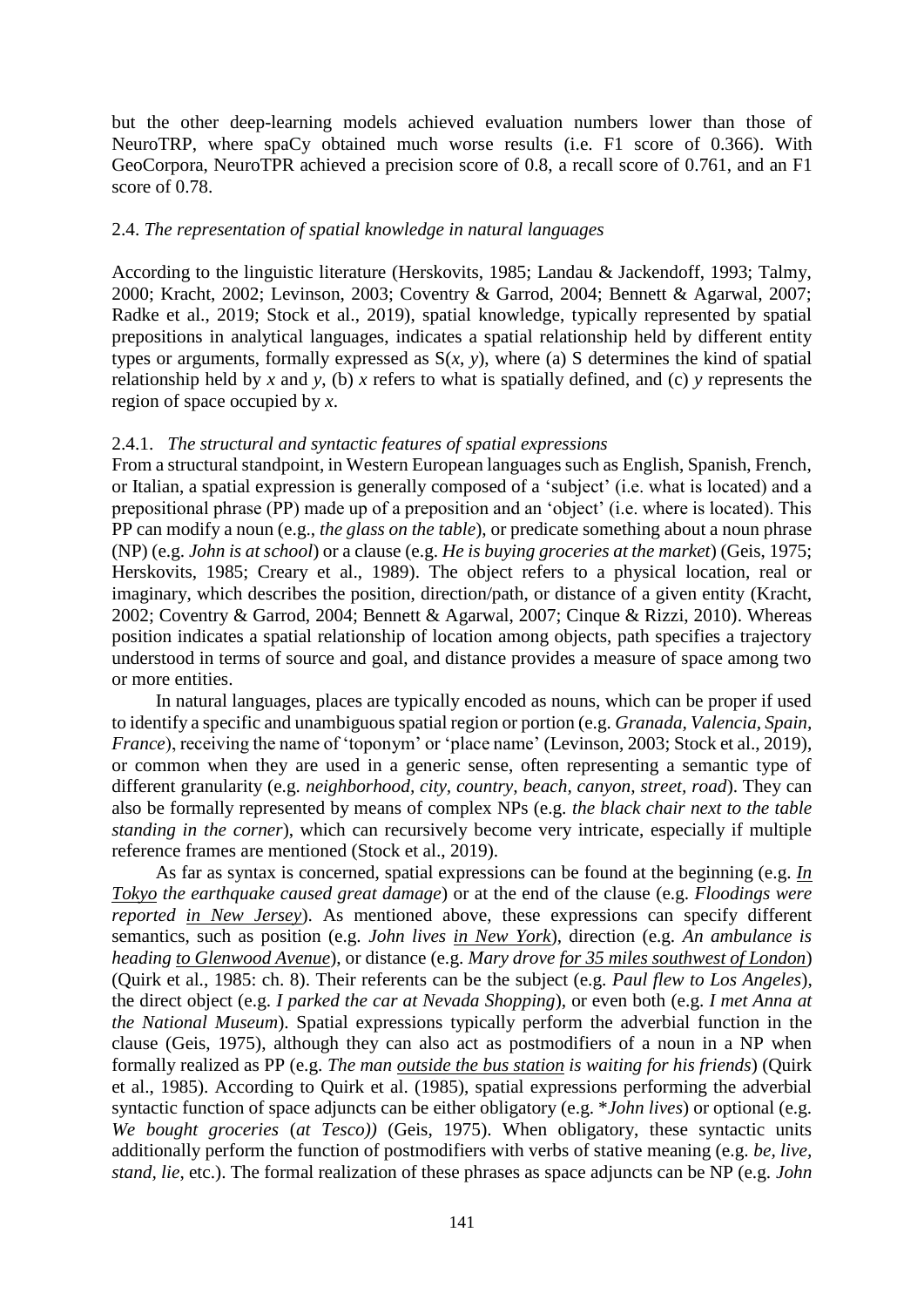*walked five miles*), PP (e.g. *Mary was a teacher in Newcastle*), Adverbial Phrase (AP) (e.g. *The warriors died there*) or subordinate clauses of distinct complexity (e.g. *The missing boy was found where the police could have not ever imagined*). PP is the most typical phrasal realization and the most connected with spatial expressions (Quirk et al., 1985: Ch. 9). Since our interest is in place names, and these are nouns, we only take into account NPs and PPs.

Spatial prepositions act as linkers to encode spatial relations between objects or between an object and a region/place (Landau & Jackendoff, 1993). A distinction should be made between those spatial prepositions indicating location (i.e. locative prepositions *in*, *at*, *near*, etc.) and spatial prepositions indicating direction (i.e. directional prepositions such as *to*/*from*) (Coventry & Garrod, 2004). Locative prepositions can be further divided into topological terms that express topological relations among entities (e.g., *in, at, on, near*, etc.) and projective terms that need a frame of reference (e.g., *in front of*, *above*, *to the right*, etc.). In this context, the prepositions *in* and *at* are prototypical items of locative prepositions (Levinson, 2003). These obey different patterns for their usage in discourse: *in* is usually reserved for large geopolitical entities such as districts, regions, cities, countries, continents, etc., or to refer to the dimensional side of buildings (e.g. *John works in a record company*), whereas *at* is rather used with small geopolitical entities (e.g. *Mary lives at Stratford-upon-Avon*) and buildings in the institutional and functional sense (e.g. *John works at a record company*) (Quirk et al., 1985; Vasardani et al., 2013).

#### 2.4.2. *Named entities of places: Toponyms and geographical names*

On the one hand, toponyms or place names can be defined as named place specifications that, from a geographical and mathematical point of view, do not provide by themselves a precise frame of reference, which is typical of quantitative methods involving coordinate systems (Levinson, 2003). They can be accordingly cast into a generic semantic class (e.g. London:city) (Bennett & Agarwal, 2007). Ascribing a place name to a particular location is a special type of topological relation whereby the place name acts as the ground location of a given figure (e.g. *John lives in London*) (Levinson, 2003). In this sense, as Levinson (2003: 69) claims, toponyms offer an "underlying mental map of locations" which speakers can have access to and more or less place on a map.

Geographical names include place names in their lexical scope with the addition of location-indicative nouns, also called "descriptors" with an "appositive function" (Quirk et al., 1985: 1317): e.g. *Mount Everest, New York State, Sunset Boulevard*, etc. In the English language, the 'name-first construction' is especially common, where location-indicative nouns typically follow toponyms (e.g. *Nile Valley, Quebec Province*). It is not rare, however, to find examples of location-indicative nouns preceding place names (e.g. *River Thames*). At times, both can be reversed (e.g. *Cork County* or *County Cork*). At other times, location-indicative nouns and place names can be linked by the preposition *of* as in the *State of Missouri*, the *Island of Cyprus*, or the *coast of New Zealand*.

Toponyms and geographical names alike are often preceded by spatial prepositions (Al-Olimat et al., 2019), though they do not necessarily need to be accompanied by them (e.g. *Madrid is the capital of Spain*). Their extraction in such contexts becomes harder, requiring other location-signaling clues, such as the presence of location-indicative nouns or locative markers, or using a geographic database such as GeoNames in order to match the entities of the text against the database in Named Entity Matching approaches (Middleton et al., 2018).

#### **3. METHODOLOGY**

3.1. *Definition of locative reference, location-indicative noun and locative marker*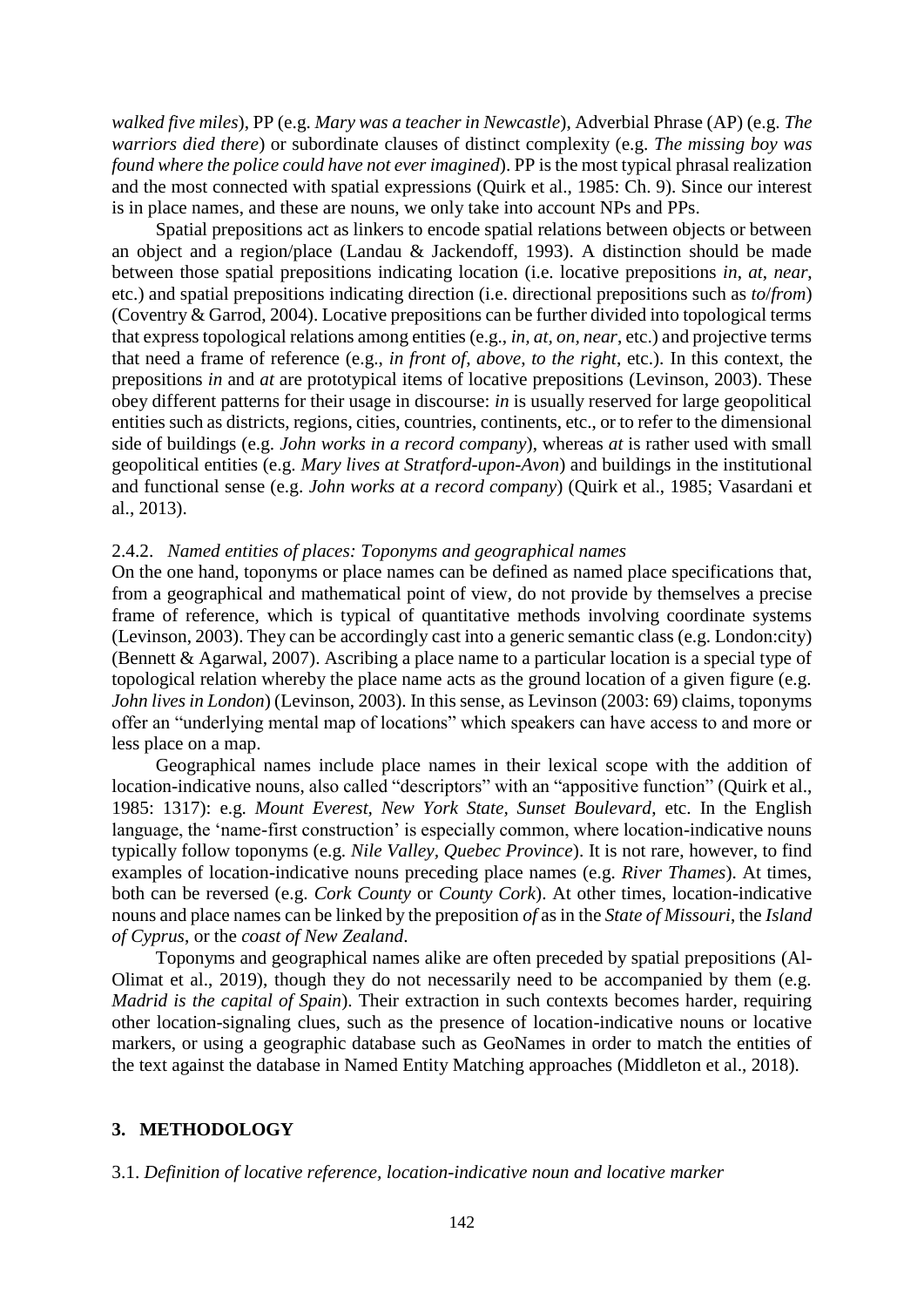We define a locative reference as a subtype of named entity that designates a specific, unambiguous, and precise physically-locatable geographic reference i.e. one that can be typically rendered into geographic coordinates or other geospatial measurements and thus pinpointed on a map (Leidner & Lieberman, 2011; F. Liu et al., 2014; Gritta et al., 2018). In linguistic terms, locative references are typically proper nouns that designate named entities of place (i.e. toponyms or geographical names). With respect to their morphology, locative references can be realized as full words (e.g. *Madrid, city of London*), abbreviations (e.g. *FR, bcn*), acronyms (e.g. *UK, US*), alphanumeric codes (e.g. *M-40*), or as a combination of them (e.g. *I-90 SW*). As for their semantics, we establish five main locative categories: geopolitical entities (e.g. *New York*), natural landforms (e.g. *Mount Everest*), POIs (e.g. *Victoria Coach Station*), and traffic ways (e.g. *110 Croydon Road, I-290*). From a structural point of view, we distinguish between simple and complex locative references according to the number and complexity of lexical units that make up one locative reference. In this respect, a simple locative reference is composed of one or several proper nouns (e.g. toponyms such as *Granada, United Kingdom*), whereas a complex locative reference offers a rich lexical network by means of the juxtaposition of location-indicative words and locative markers to the proper noun (e.g. geographical names such as *New York City, Lake Michigan, Borough of Manhattan* or *25 miles NW of London*). Taking into consideration the surrounding lexical elements that comprise locative references in the form of location-indicative nouns and/or locative markers offers more detailed geospatial information (Van et al., 2013), which could ultimately be more useful for competent authorities to trace the location of a given emergency. To illustrate the complexity of locative references, Figure 1 presents the phrasal structure of English locative references, where the asterisk is used to mark optionality, and double asterisk refers to the optional presence of locative markers either at the beginning or at the end of the locative reference.



*Figure 1: The phrasal structure of English locative references*

A location-indicative noun is a common noun that designates a generic place and that may accompany proper nouns in locative references (e.g. *Glenwood Avenue, city of Barcelona*, *río Guadalquivir*). These nouns were automatically collected from the EuroWordNet lexicon through the synsets "road.n.01", "building.n.01", "facility.n.01", "junction.n.01", "district.n.01", "area.n.01", "geological\_formation.n.01", "body\_of\_water.n.01", "tract.n.01", "way.n.06", and "beach.n.01" to obtain datasets of such nouns in English, Spanish, French, and Italian. <sup>3</sup> Later, a semi-automatic filtering process was applied to discard words whose locative

-

<sup>&</sup>lt;sup>3</sup> At the present moment, LORE provides full support for English and Spanish, while support for French and Italian is under development.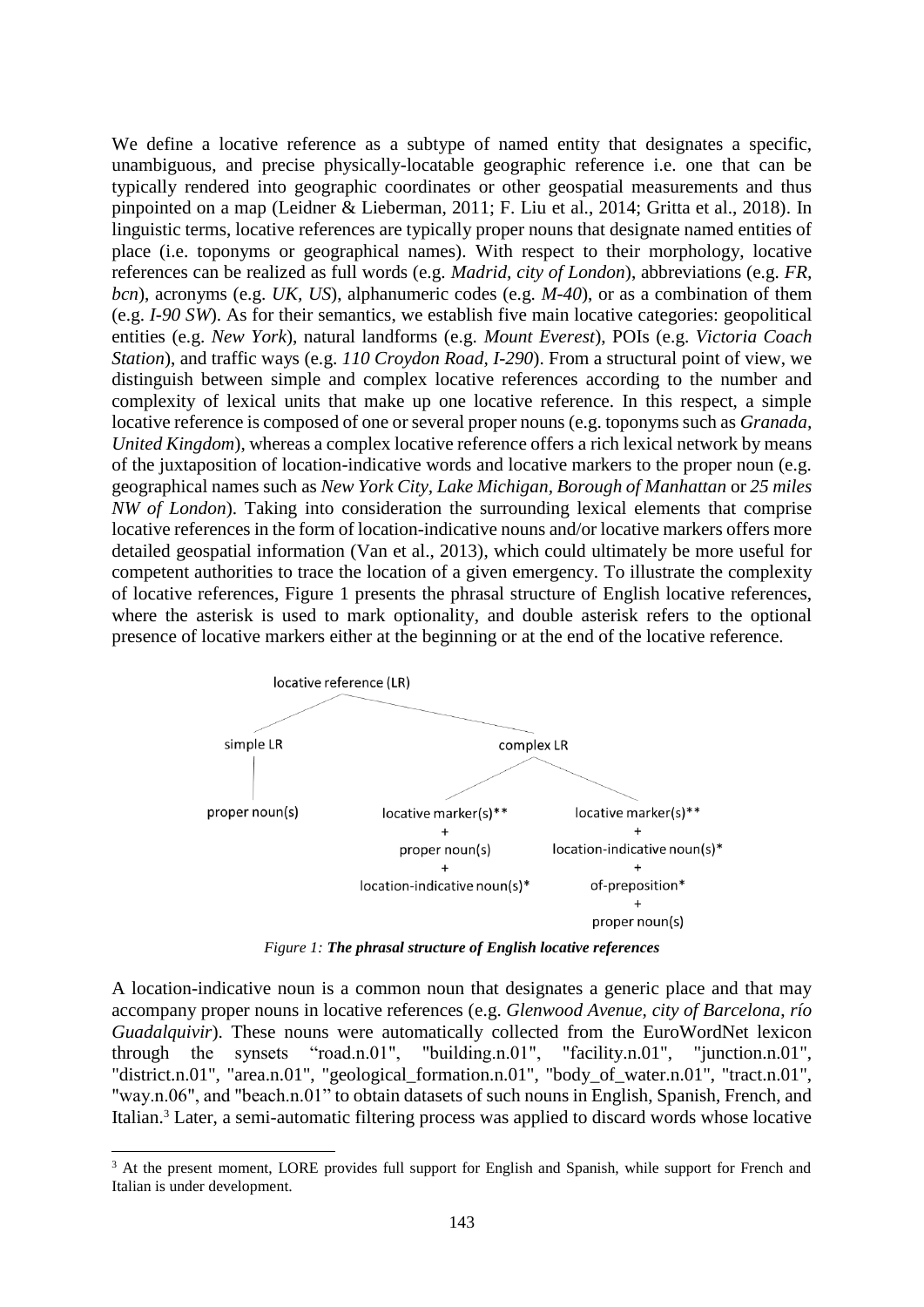meaning is not self-evident (e.g. *bed, melting pot, scene of action, junk pile, parts,* etc.) and more-than-two-word lexical items, because of their rare presence in tweets. Abbreviations were also added to the location-indicative noun dataset, retrieved from a list of traffic-way and other place abbreviations obtained from the US postal service database for the English dataset, and from other sources for the Spanish dataset. <sup>4</sup> Examples of English location-indicative nouns are *country, state, region, province, city, town, kingdom, villa, bay, mountain, mount, ridge, volcano, valley, lake, river, shore, beach, park, canyon, building, museum, school, station, stadium, garden, café, tavern, hospital, court, theater, residence, zoo, casino, square, street, st, boulevard, blvd, avenue, av, alley, road, rd, highway, hwy, freeway, fwy, turnpike, tpk, route*, etc. Examples of Spanish location-indicative nouns include *barrio, academia, ciudad, cima, albergue, autovía, condado, cuenca fluvial, biblioteca, avenida, distrito, desierto, centro médico, calle, isla, cine, camino, lago, litoral, hospital, carril, país, llanura, museo, provincia, montaña, restaurante, parada, urbanización, teatro, río, vía*, etc.

A locative marker specifies a distance in measurable terms (i.e. amount of space or of time), and/or a direction (i.e. path specified by a cardinal point). Examples include *north of New York State, 50 miles SW of Liverpool, 25mins away from Northumbria Street*, *25 minutos de la avenida de Madrid*, and *40 kms al noroeste de Bilbao*.

# 3.2. *The development phase of the language-based rules in LORE*

# 3.2.1. *Development corpus and evaluation corpus*

In LORE, we employed development corpora of English and Spanish tweets for the study and extraction of full-fledged linguistic patterns, and then we tested the resulting rules with the evaluation corpora. To this end, we compiled our own corpora through an automatic search of tweets, using seven keywords related to crisis and emergency events (i.e. *earthquake*, *flood*, *car accident*, *bombing attack*, *shooting attack*, *terrorist attack*, and *incident*), so that we could retrieve tweets mentioning issues of different nature. Similarly, we used their near-equivalents in Spanish (i.e. *terremoto, inundación, accidente de coche, ataque terrorista, bombardeo, tiroteo* and *incidente*) for the construction of the Spanish corpus. Moreover, we strictly followed corpus linguistic principles in the compilation phase as to representativeness and coverage (Reppen, 2010), meaning that the corpora were large and representative enough for the issue of location extraction. We compiled the English development corpus and evaluation corpus, containing 500 and 800 tweets each, on 8 April 2019 and 11 April 2019, respectively, and the Spanish development corpus and evaluation corpus, containing 100 and 500 tweets each, on 28 May 2019 and 27 August 2019, respectively.

# 3.2.2. *Development and refinement process of language-based rules*

We carried out the extraction of linguistic patterns by paying special attention to the linguistic idiosyncrasies of the tweet genre and the geospatial features of natural languages, as discussed in Section 2.2 and Section 2.3. In other words, we thoroughly analyzed the different combination of n-grams and the POS of tokens, the presence of locative-contextual clues such as locative prepositions, location-indicative nouns, and locative markers, which usually signal the presence of locative references. All this knowledge was integrated in the formulation of regular expressions that took into consideration the above linguistic variables. Through engaging in continuous evaluations in an 'iterative refinement process' of our rule-based approach (Barrière, 2016), the regular expressions had to be tweaked and fine-tuned to tackle

1

<sup>4</sup>[http://cool.conservation-us.org/lex/abbr\\_suf.html,](http://cool.conservation-us.org/lex/abbr_suf.html)

[http://www.wikilengua.org/index.php/Lista\\_de\\_abreviaturas\\_de\\_v%C3%ADas,](http://www.wikilengua.org/index.php/Lista_de_abreviaturas_de_v%C3%ADas) and <https://www.abreviaciones.es/edificios-lugares-y-negocios/>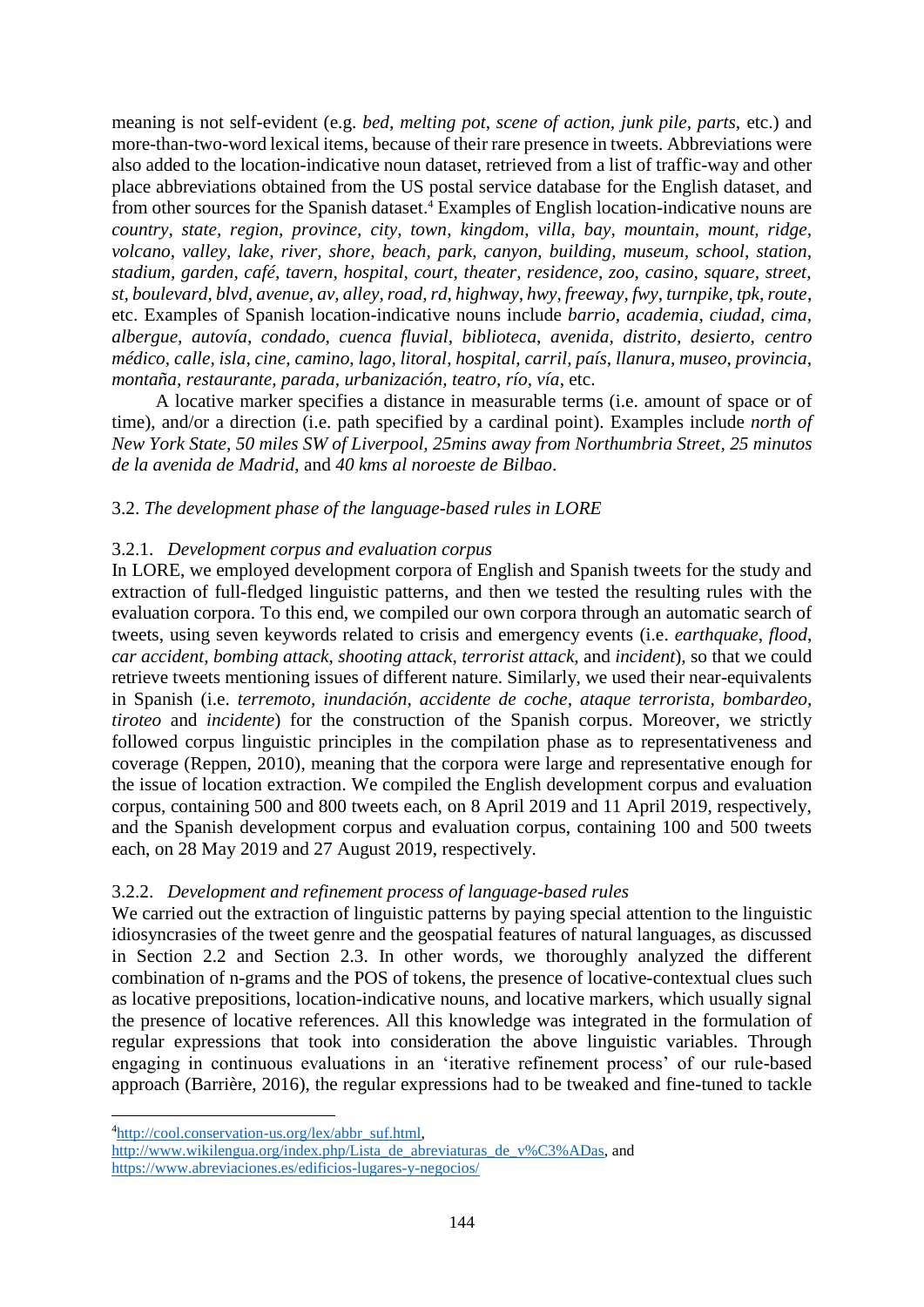natural language ambiguity and the noisy nature of tweets, up to their current high-performance state. This involved looking at error-prone patterns derived from poorly defined regex-based rules, rather than individual errors or missed locative references, which could potentially lead to overfitting and ad-hoc decisions. Our goal was to anticipate and prevent the erratic behavior of the model when applied to any other corpus of tweets. Obviously, this process resulted in rules that were more restrictive than those elaborated at the initial stages. Although each language expresses locative relations in slightly different ways, we used a single inventory of extracted linguistic patterns and rules with the languages supported by our model, i.e. English and Spanish, with a view to extending support to French and Italian.

The multilingual adaptation of LORE to languages other than English did not start from scratch, and only needed a few tweaks in the regex-based rules plus semi-automatic methods for the retrieval of lexical resources. These tweaks and modifications involved taking into account the linguistic peculiarities of Romance languages, which express spatial relations in different ways. For instance, Spanish geographical names start with the location-indicative noun(s) and may incorporate different combinations of prepositions and determiners before arriving at the toponymic part (e.g. *Avenida de la Constitución*). Also, Spanish locative marker constructions are different from the English ones. For instance, complex locative marker constructions have a different lexico-grammatical profile (e.g. *XX mins away from* vs *XX mins hasta/de*). Since these phrasal structures are also found in French and Italian and grammatically encoded in the same way as in Spanish, multilingual support is being extended to these languages using the same built-in regex-based rules. Thus, this resulted in the creation of two types of rules: (a) language-independent rules, which apply to all the languages that are going to be supported by LORE, and (b) language-dependent rules, which were modeled according to the idiosyncrasies of each language.

#### **4. RESULTS AND DISCUSSION**

The evaluation of LORE with the English and Spanish corpora followed an entity-based criterion (Gritta et al., 2018; Das & Purves, 2019), i.e. considering whether or not the locative references that were extracted exactly matched those annotated in the evaluation corpora. We also employed a token-based evaluation criterion, i.e. considering partial matches. The evaluation metrics were precision, recall, and F1 (i.e. the harmonic mean of precision and recall), as shown in Figure 2.

$$
Precision = \frac{TP}{TP + FP}
$$

$$
Recall = \frac{TP}{TP + FN}
$$

$$
F1 = 2 \cdot \frac{Precision \cdot Recall}{Precision + Recall}
$$

*Figure 2: Commonest evaluation metrics for NER*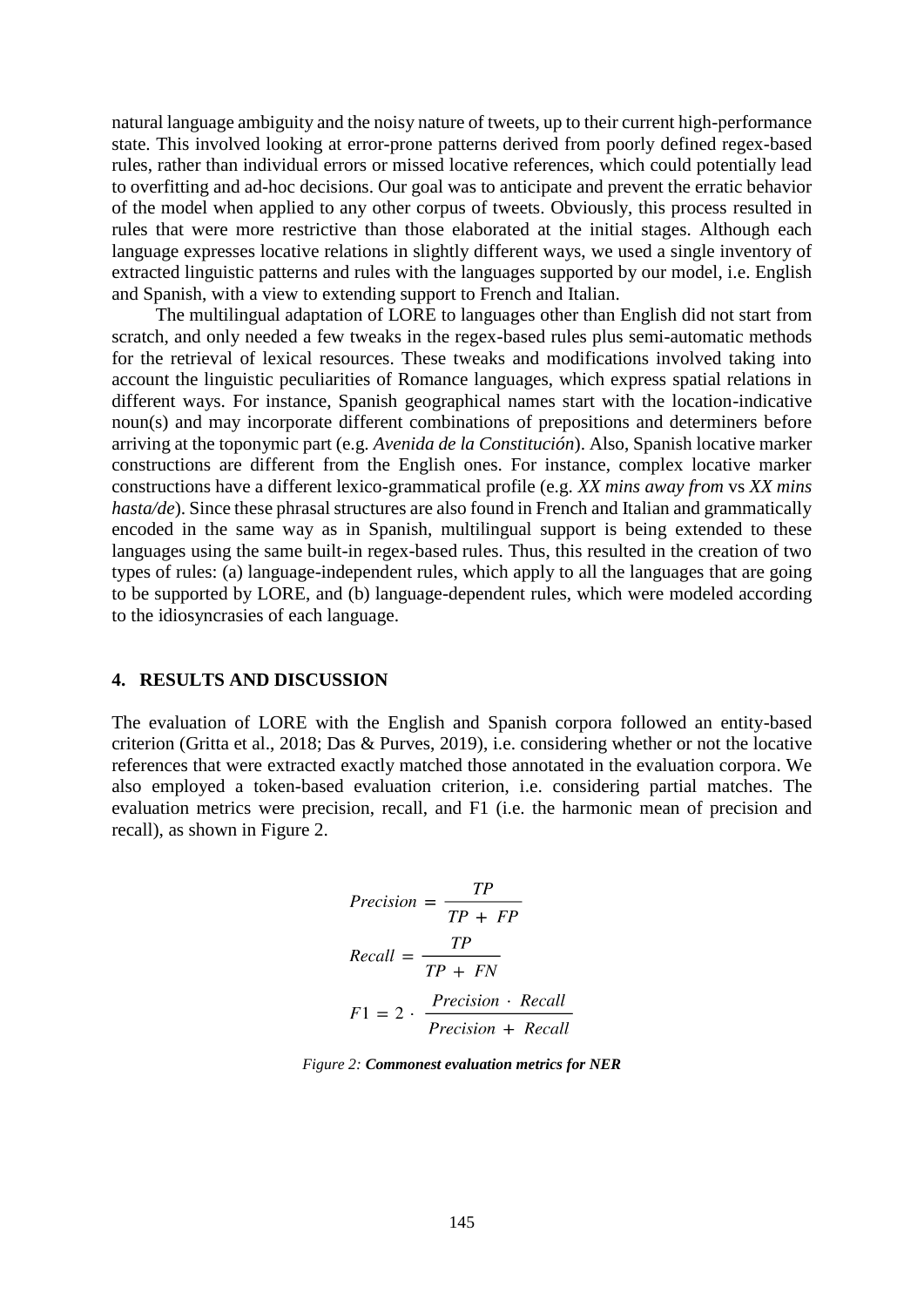True Positive (TP) refers to a correctly identified locative reference. False Positive (FP) refers to instances that have been wrongly identified as locative references. False Negative (FN) is the label used for those locative references that were not captured by the model.

In both the entity-based and token-based evaluation criteria, exact matches count as TP. However, they differ in the treatment of cases of partial or inexact matches. In entity-based evaluation, partial matches can penalize, since they count either as FP when the boundaries of the extracted instance exceed the boundaries of the locative reference (e.g. *Off East Coast of Honsu* instead *of East Coast of Honsu*) or as FN when the boundaries of the extracted instance fall short (e.g. *Camino* instead of *Camino Pablo*). In token-based evaluation, partial matches of the type commented above also count as TP, apart from being FP or FN. Thus, entity-based evaluation is the strictest evaluation method. On the other hand, token-based evaluation works more leniently, yielding higher scores.

With the English evaluation corpus, considering the entity-based evaluation criterion, the system achieved a precision of 0.81, a recall of 0.81 and an F1 score of 0.81. With the Spanish evaluation corpus, it achieved a precision of 0.64, a recall of 0.72 and an F1 score of 0.67. The performance of LORE was also compared with well-known off-the-shelf NER tools, such as spaCy (Honnibal & Johnson, 2015), NLTK (Bird, 2006), Stanford NER (Finkel et al., 2005) and OpenNLP (Ingersoll et al., 2013). LORE outperformed all of them in all scores (Table 1 and 2) and, in the case of English, also in processing speed (Table 3 and 4). In bold, we highlight the best scores.

| <b>English location-detection model</b> | <b>Token-based evaluation</b> |      |      | <b>Entity-based evaluation</b> |      |      |
|-----------------------------------------|-------------------------------|------|------|--------------------------------|------|------|
|                                         | P                             | R    | F1   | P                              | R    | F1   |
| LORE                                    | 0.85                          | 0.83 | 0.84 | 0.81                           | 0.81 | 0.81 |
| <b>Stanford NER</b>                     | 0.89                          | 0.42 | 0.57 | 0.79                           | 0.37 | 0.50 |
| <b>NLTK</b>                             | 0.55                          | 0.29 | 0.38 | 0.43                           | 0.24 | 0.31 |
| spaCy                                   | 0.75                          | 0.33 | 0.46 | 0.66                           | 0.28 | 0.39 |
| OpenNLP                                 | 0.73                          | 0.27 | 0.40 | 0.56                           | 0.21 | 0.30 |

*Table 1: Evaluation metrics for the English evaluation corpus*

| Twele <b>E</b> , <b>E</b> , annuncin men les for the spuntshed runnition corpus |                               |      |      |                                |      |      |
|---------------------------------------------------------------------------------|-------------------------------|------|------|--------------------------------|------|------|
| <b>Spanish location-detection model</b>                                         | <b>Token-based evaluation</b> |      |      | <b>Entity-based evaluation</b> |      |      |
|                                                                                 | P                             | R    | F1   | P                              | R    | F1   |
| LORE                                                                            | 0.73                          | 0.74 | 0.74 | 0.64                           | 0.72 | 0.67 |
| <b>Stanford NER</b>                                                             | 0.87                          | 0.49 | 0.63 | 0.62                           | 0.37 | 0.48 |
| <b>NLTK</b>                                                                     | 0.33                          | 0.27 | 0.30 | 0.23                           | 0.21 | 0.22 |
| spaCy                                                                           | 0.71                          | 0.62 | 0.66 | 0.58                           | 0.55 | 0.57 |
| OpenNLP                                                                         | n/a                           | n/a  | n/a  | n/a                            | n/a  | n/a  |

*Table 2: Evaluation metrics for the Spanish evaluation corpus*

*Table 3: Processing speed for the English evaluation corpus*

| <b>Location-detection model</b> | <b>Processing speed</b><br>(min:sec.cs) |
|---------------------------------|-----------------------------------------|
| LORE                            | 00:08.69                                |
| <b>Stanford NER</b>             | 00:09.82                                |
| <b>NLTK</b>                     | 00:10.88                                |
| spaCy                           | 00:12.15                                |
| <b>OpenNLP</b>                  | 03:35.10                                |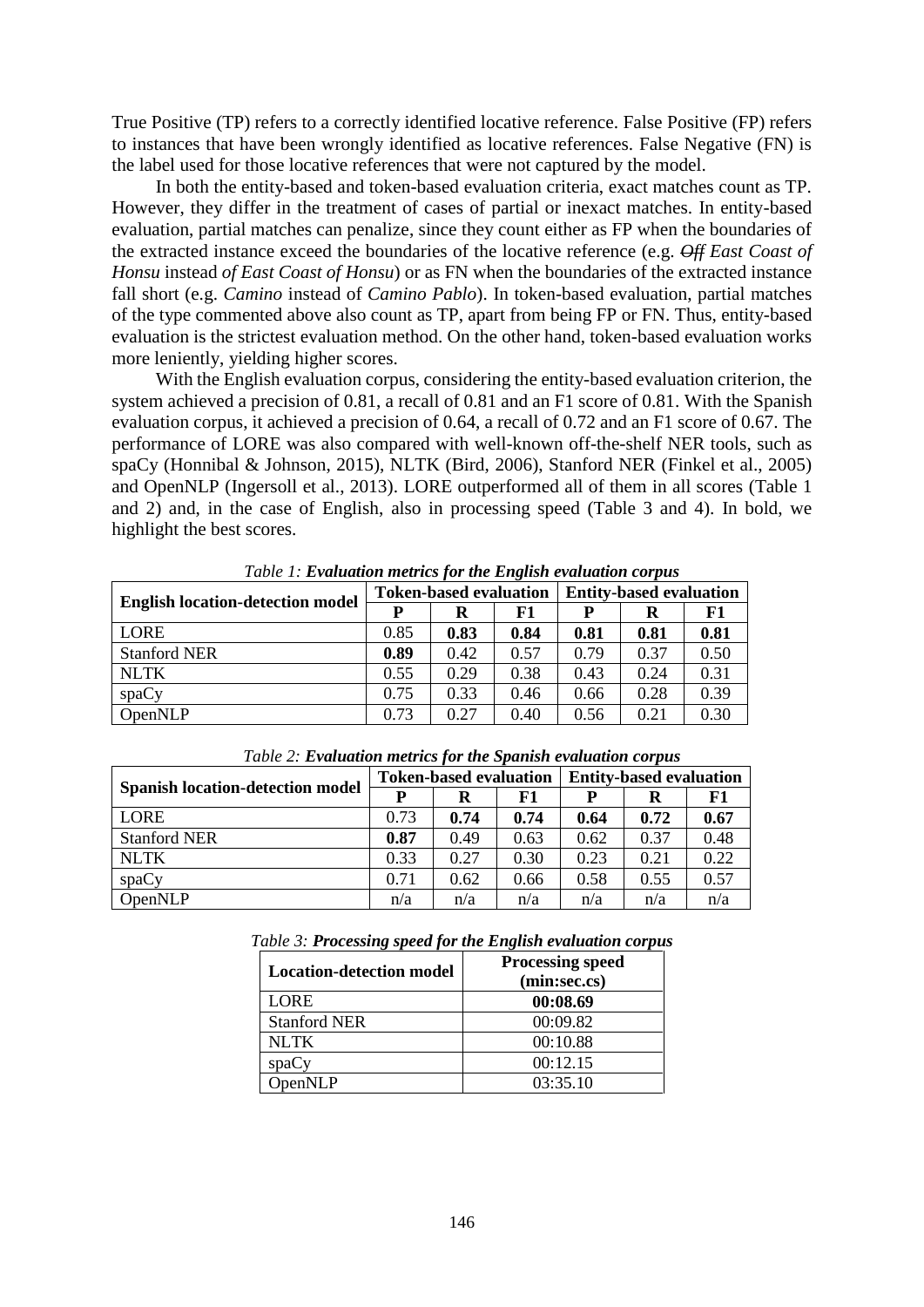| <b>Location-detection model</b> | <b>Processing speed</b><br>(min:sec.cs) |
|---------------------------------|-----------------------------------------|
| LORE                            | 00:56.75                                |
| <b>Stanford NER</b>             | 00:06.41                                |
| <b>NLTK</b>                     | 00:06.37                                |
| spaCy                           | 00:31.16                                |
| OpenNLP                         | n/a                                     |

*Table 4: Processing speed for the Spanish evaluation corpus*

### 4.1. *A typology of the linguistic rules*

1

We present a typology of the regex-based rules that exploit linguistic knowledge and contextual evidence for their application on any of the languages supported in LORE. We tested these rules with the English and Spanish evaluation corpora, showing their effectiveness in the task of extracting locative references from tweets. We provide examples from the evaluation corpora to illustrate the strengths and weaknesses of our rules. Whenever the rules failed in the extraction of locative references, we provide an explanation to account for their faulty behavior, and suggest potential solutions for a future refinement process. 5

### 4.1.1. *Rules for n-gram combinations of locative references using a geodatabase*

These rules are language-independent and apply to n-grams, i.e. linear sequences of *n* words in a given sample of text. To understand n-grams, let us consider the sentence *The quick brown fox jumps over the lazy dog.* In it, we can find unigrams or n-grams of size  $n = 1$  (e.g. {the},  ${quick}, {brown}, {fox}...$ , bigrams or n-grams of size  $n = 2$  (e.g. {the quick}, {quick brown}, {brown fox}...), trigrams or n-grams of size  $n = 3$  (e.g. {the quick brown}, {quick brown  $f$ ox $\}$ ...), and so on.

In particular, the rules deal with bigrams and unigrams when matching the tokens in the tweets against the tokens found in our place-name dataset built from GeoNames (cf. Flowchart #1 in Appendix 1):

- i) For bigrams, if (a) the first token is not a noun, and (b) the second token is not a proper noun, or the second token is a directional marker (e.g. *South*, *sur*), it is very likely that the n-gram is not a locative reference. Examples of bigrams taken from the corpora that were found in GeoNames but are not actual locative references according to the linguistic context are *the country, beautiful isle, nice airport, the South, el tiroteo* ('the shooting')*, la bomba* ('the bomb')*, buenas tardes* ('good evening')*, de armas* ('of weapons')*, el Sur* ('the South')*,* etc.
- ii) For unigrams, (a) if the unigram is not a proper noun, or (b) if the unigram is in the stopword dataset,<sup>6</sup> the location-indicative noun dataset or the locative marker dataset, it is very likely that it is not a locative reference. Examples of unigrams taken from the

<sup>&</sup>lt;sup>5</sup> Rules are indicated by the numeration (i), (ii), (iii), etc. Examples are offered using cardinal numbers (1), (2), (3), etc. For exceptions to or specific conditions derived from the application of the rules, we use the letters (a), (b), (c), etc.

 $6$  A stopword dataset is commonly used in NLP systems to filter and discard very frequent words that might compromise the precision of the model. We used the 5000 most frequent words from the COCA corpus [\(https://www.wordfrequency.info/\)](https://www.wordfrequency.info/) together with a list of person names and surnames from <https://names.mongabay.com/> and [https://surname.sofeminine.co.uk/w/surnames/most-common-surnames-in](https://surname.sofeminine.co.uk/w/surnames/most-common-surnames-in-great-britain.html)[great-britain.html.](https://surname.sofeminine.co.uk/w/surnames/most-common-surnames-in-great-britain.html) For Spanish, we used the 20000 most frequent words from the *Corpus del Español* (https://www.wordfrequency.info/files/spanish/spanish lemmas20k.txt) and a name and surname list from [https://github.com/olea/lemarios.](https://github.com/olea/lemarios)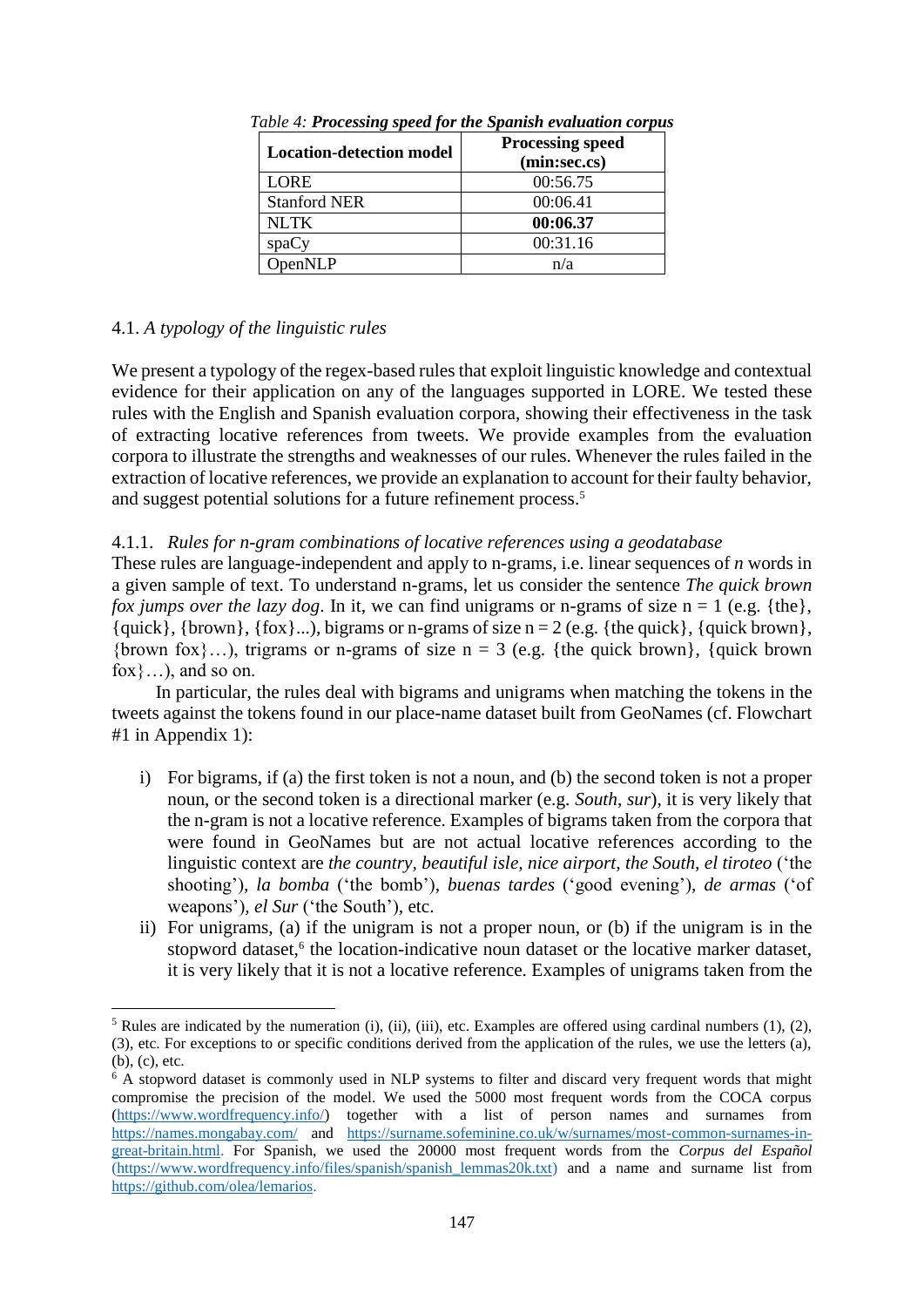corpora that were found in GeoNames but are not actual locative references according to the linguistic context are *police, going, Ashley, accident, Clinton, Gracias* ('thanks')*, terremoto* ('earthquake')*, camping, compartir* ('share')*, López, amor* ('love')*, coche* ('car'), etc.

At times, these rules were bypassed by certain n-grams that were captured in GeoNames but that were unfortunately not filtered by the stopword dataset, especially in the case of person names (e.g. *Jam*, *Yao*, *Robles*, *Nemo*, *Obama*, etc.). The rules and datasets thus play a preventive role which might not always avoid the extraction of wrong instances, since these person names can also be actual locations and only the linguistic context can disambiguate them. Therefore, we searched for a trade-off between precision and recall when using these rules and datasets.

### 4.1.2. *Rules that exploit locative prepositions*

1

The following rules are language-independent. If a token is a locative preposition, then it is very likely that any succeeding combination of proper nouns is a locative reference, except when (a) the proper noun is a date, or (b) the proper noun is a person name or any other type of named entity, ruled out by the stopword dataset (cf. Flowchart #2 in Appendix 1). The following examples of actual tweets from the corpora illustrate the extracted locative references. Example (1) shows the extracted unigram *Palakkad*, thanks to the presence of the locative preposition *at*.

(1) *Visited home of Mr. Shobha Aboobacker Sahib at Palakkad who passed away today morning in an accident*<sup>7</sup>

*In* and *across* are other prepositions that can signal a locative reference, illustrated by the examples below:

- (2) *When you're doing your show in San Bernardino...and you need a listener to tell you about a 3.5 earthquake*
- (3) *Golestan province N Iran Three weeks after the floods, the houses are still surrounded by floods in Aqqala.*
- (4) *Floods in #Iran - Villages in #Khuzestan surrounded by floods, no sign of state relief. #IranFloods #IranRegimeChange.*
- (5) *#GhassemSoleymani very clearly doesn't care about #flood and its victims across Iran.*

In Spanish, *en* is the most prototypical locative preposition, as shown in the following examples:

(6) *La #Tormenta en MADRID pone de manifiesto, otra vez, el lamentable estado de las infraestructuras*

'The storm in Madrid exposes, once again, the lame conditions of the infrastructures'

(7) *Vuelve a caer más fuerte que antes en Valdemoro, ahora con aparato eléctrico.* 'It rains more heavily than before in Valdemoro, now with thunder and lightning'

<sup>&</sup>lt;sup>7</sup> Before any location-extraction task, tweet preprocessing is performed whereby user mentions and URLs are replaced by the tokens "user" and "url", respectively. Moreover, emojis and other special characters are removed, as well as extra white spaces, and words in hashtags are segmented. No normalization techniques are applied for spelling.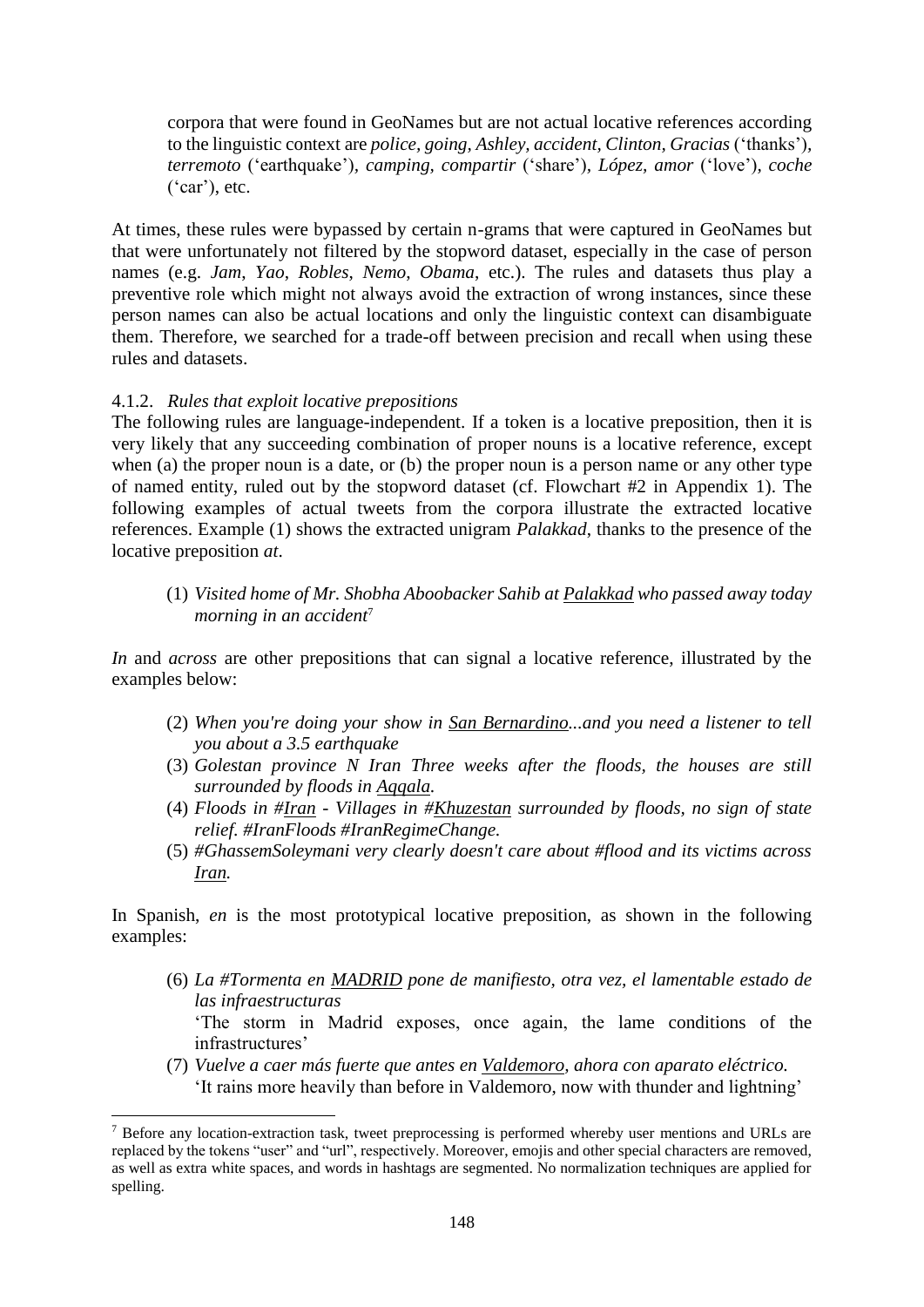- (8) *Inundaciones en Arturo Soria. Garajes inundados, ahora cae piedra #Madrid @112cmadrid @E112Andalucia.* 'Floods in Arturo Soria. Flooded garages, dropping stones now #Madrid @112cmadrid @E112Andalucia'
- (9) *#NuevoLeon Fuertes lluvias en Nuevo León dejan dos muertos e inundaciones* '#NuevoLeon Heavy rains in Nuevo León kill two people and cause floods'
- (10) *Agresiones al ejército en Michoacán - Severos daños por lluvias en Sinaloa* 'Assaults on the army in Michoacán – Serious damage caused by rains in Sinaloa'

Now we present other tweets in which our rules and datasets did not manage to detect the locative references. In Example (11), *Indinapuram* was missed because *between* was not considered a locative preposition in the English lexical dataset due to its ambiguity in some contexts and its less-than-prototypical spatial nature.<sup>8</sup> In this regard, we also excluded the directional prepositions *to* and *from*, considering the cost-benefit ratio of their ambiguous nature, since they appear with ditransitive constructions (e.g. *give, obtain, receive*, etc.) typically followed by person names.

(11) *Pls consider asking the #NHAI to close the central verge on #NH24 between #Indirapuram and…*

Rules were constructed with respect to the languages supported by LORE. Therefore, only proper nouns that follow locative prepositions are considered, so the rules cannot for now handle the combinations of proper nouns with words of different grammatical categories, e.g. determiners, prepositions, etc., as shown in Example (12).

(12) *Se desborda rio en Los Reyes* 'Overflowed river in Los Reyes'

At other times, n-gram combinations were wrongly detected as locative references. In Example (13), *Mandarin* was extracted as a locative reference because, according to the POS tagger, its grammatical category is proper noun. Since it was preceded by the preposition *en*, and the stopword dataset could not filter it out, it was wrongly retrieved as a locative reference.

(13) *Si claro como no...ahora digame el chiste en Mandarin por favor!!* 'Yeah, yeah, of course…now tell me the joke in Mandarin, please!!'

# 4.1.3. *Rules that exploit location-indicative nouns*

These rules are language-dependent. On the one hand, in the case of English, there are several cases in which a combination of tokens including a location-indicative noun refers to a locative reference (cf. Flowchart #3 in Appendix 1). For example:

- i) when location-indicative nouns are preceded by one or a combination of proper nouns
	- (14) *Pattonville Fire Protection District is currently responding to an emergency incident for a(n) 13 Diabetic Problems QD*

<sup>-</sup><sup>8</sup> Ambiguity from an NLP perspective refers to the inability of machines to disambiguate more than one meaning. This phenomenon is more commonly known as 'polysemy' in Theoretical Linguistics.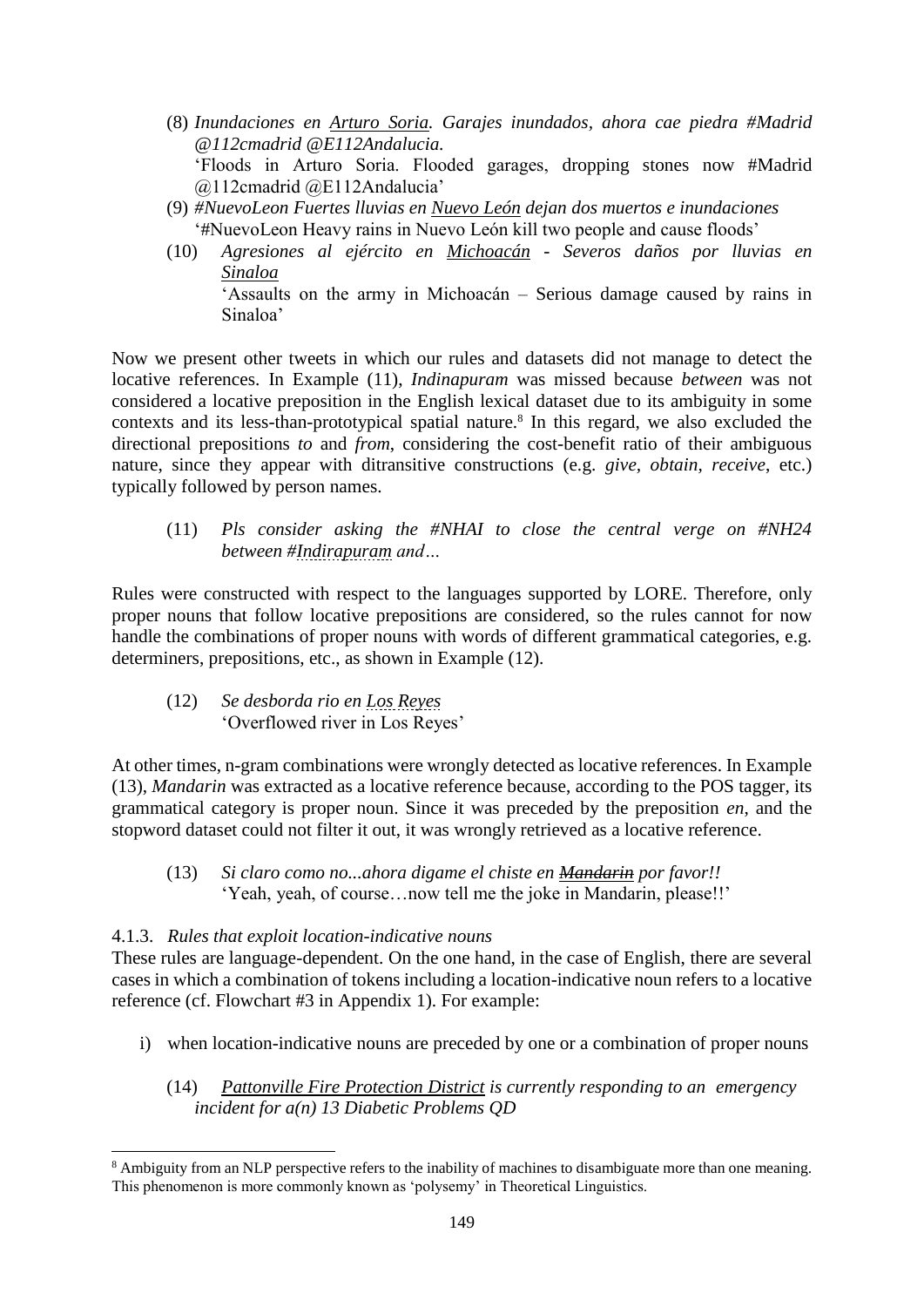- (15) *Westville Public Schools is having a mock accident today at 10 am. Please do not be alarmed at all of the EMS*
- (16) *Incident on #LLine Both directions from Myrtle Avenue Station to Rockaway Parkway-Canarsie Station*
- (17) *Rising Seas May Mean Tampa Bay Floods Even During Sunny Days*
- ii) when one of the preceding tokens is an Arabic numeral, since it is very likely that the locative reference is an address
	- (18) *South LA 13219 S Penrose Ave \*\*Hit and Run No Injuries\*\**
- iii) when one of the preceding tokens is a directional marker
	- (19) *Accident cleared in #Edmond on NW 178th St at N Pennsylvania Ave #OKCtraffic*
- iv) when they are followed by one or a combination of proper nouns, including numbers or directional or movement markers (e.g. *Mount Everest*, *River Thames*)
- v) when they are followed by the preposition *of* and one or a combination of proper nouns
	- (20) *I'm from an upper middle class suburb of Boston.*

No examples of missed locative references were found in relation to the functioning of the rules themselves. It is true, however, that a few went missing because the POS tagger assigned grammatical categories other than nouns for a few location-indicative words in some contexts. In Example (21), *ST* was assigned the adjective POS tag.

(21) *Motor Vehicle Accident - WATERBURY #RT8 South at Exit 34 (WEST MAIN ST #1) at 4/11/2019 10:58:08 AM #cttraffic*

There were a few cases of wrongly retrieved instances, as those in Example (22) and Example (23). In Example (22), *Dr.* was wrongly taken as the abbreviation for the location-indicative noun *drive*, and since the tokens that preceded it were all proper nouns, the whole set of tokens were wrongly considered within the boundaries of a false locative instance. Again, context and a deep-semantic system could have proven essential in disambiguating this type of cases.

(22) *#RoadSafetyInitiativeByDSS Saint Dr. MSG has come up with the initiative to tie reflector belts on the stray animals*

In Example (23), *1st church* and *2nd church* were wrongly retrieved by means of the rules that searched for Arabic numerals, which may sometimes be ordinal numbers (e.g. *101th street*).

(23) *@TalbertSwan The 1st church burned, everyone thought it could have been an accident. After the 2nd church burned, deacons*…

On the other hand, in the case of Spanish and with other Romance languages in mind (i.e. French and Italian), a combination of tokens refers to a locative reference when location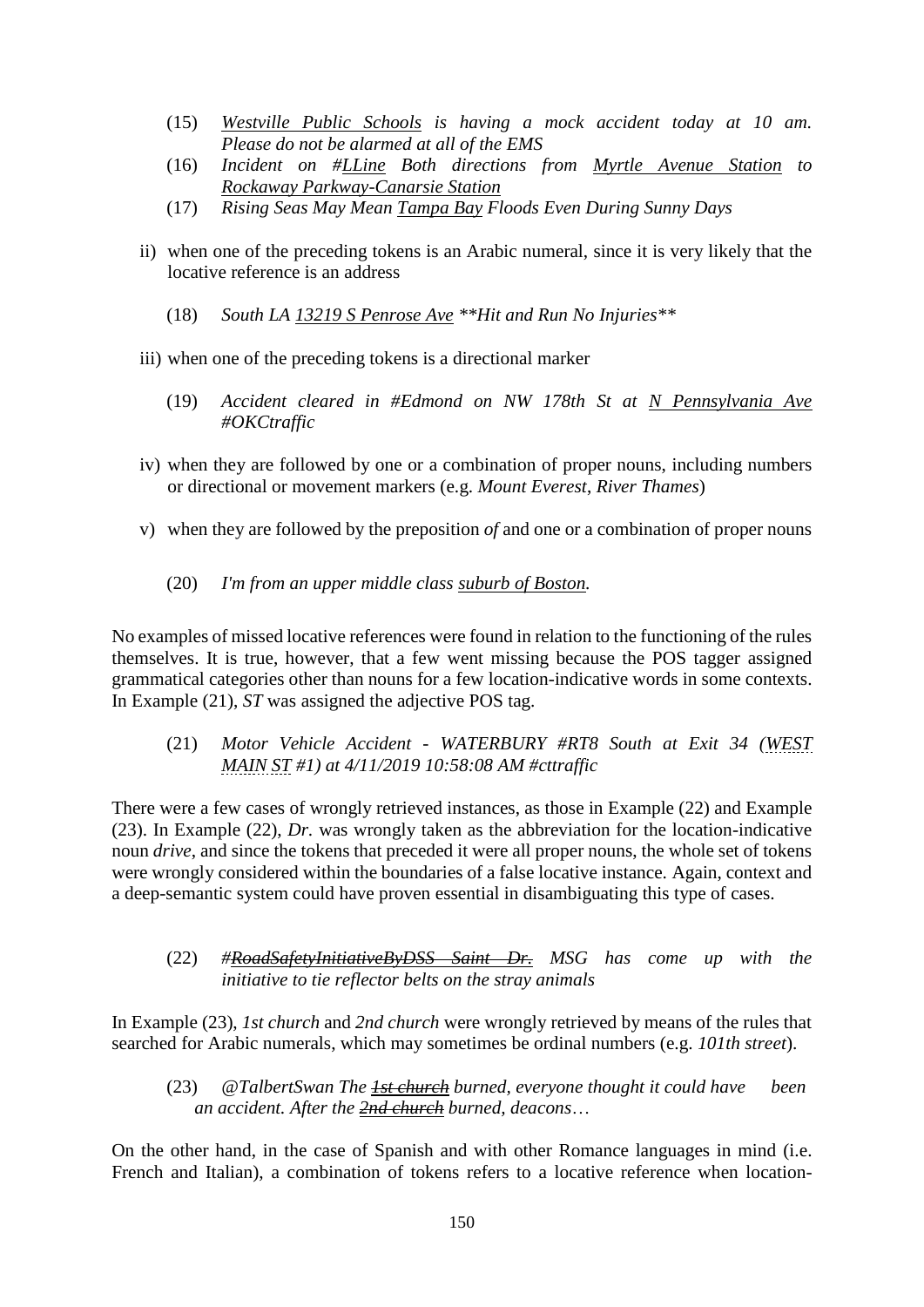indicative nouns are followed by one or a combination of proper nouns, sometimes introduced by (a) a preposition, (b) a determiner, or (c) a preposition + determiner, or followed by one number (cf. Flowchart #4 in Appendix 1). The following examples illustrate the locative references extracted on the basis of this rule:

- (24) *Incidente vial entre bus ?? ?y un ciclista ????? en la Av. Boyacá con Calle 12, sentido norte- sur. Unidad de ?? @TransitoBta y ?? asignada.*
	- 'Road incident between bus and a cyclist in the Boyacá Ave with 12 Street, northbound-southbound. @TransitoBta unit assigned.'
- (25) *#26Ago Accidente vial de camionetas del Sebin en la carretera Higuerote-Curiepe dejó un fallecido.*

'#26Aug Road incident between Sebin vans in the Curie-Higuerote road kills one person.'

- (26) *INUNDACIONES EN LA M-40. Imagen de la cámara de la M-40 en el barrio de La Fortuna, en el kilómetro 30.* 'FLOODS IN M-40. Picture from the M-40 camera in the La Fortuna neighborhood, in kilometer 30.'
- (27) *La peor parada: inundaciones en Baños de Río Tobía por las tormentas* 'Worst off: floods in Tobía River Baths caused by storms'
- (28) *Patrulla de vialidad permanente y campaña concientización, después de accidente en carretera a Boquilla*

'Ongoing road management patrol and awareness campaign after accident in the road to Boquilla'

However, there were a few examples of missed locative references. In Example (29), only *provincias de Ávila* could be extracted, because the regex-based rules could not capture the coordinated items in the NP. Since the number of coordinating items is subject to variation, it is hard to formalize a general pattern without finding exceptions to the rule.

(29) *Inundaciones en las provincias de Ávila, Segovia y Valladolid* 'Floods in the provinces of Ávila, Segovia, and Valladolid'

In Example (30), *Calzada* is not in the location-indicative noun dataset, because it was not subsumed by any of the synsets extracted from EuroWordNet, so the rules could not detect the locative reference.

(30) *Vecinos de #Naucalpan se manifiestan sobre Calzada San Agustín para exigir reforzamiento de muros del Río Hondo*  '#Naucalpan residents protest over San Agustín road to demand the reinforcement of walls in Hondo river'

Moreover, symbols such as the dash, which might occur within the boundaries of locative references, as in Example (31), are not currently dealt with by the rules because these could appear in any position, making the formalization of patterns very hard.

(31) *Alrededor de las 9:10 de esta mañana, una volcadura en la carretera Navojoa - Los Mochis dejó sin vida a una persona. '*Around 9:10 this morning, rollover in Navojoa – Los Mochis road killed one person.'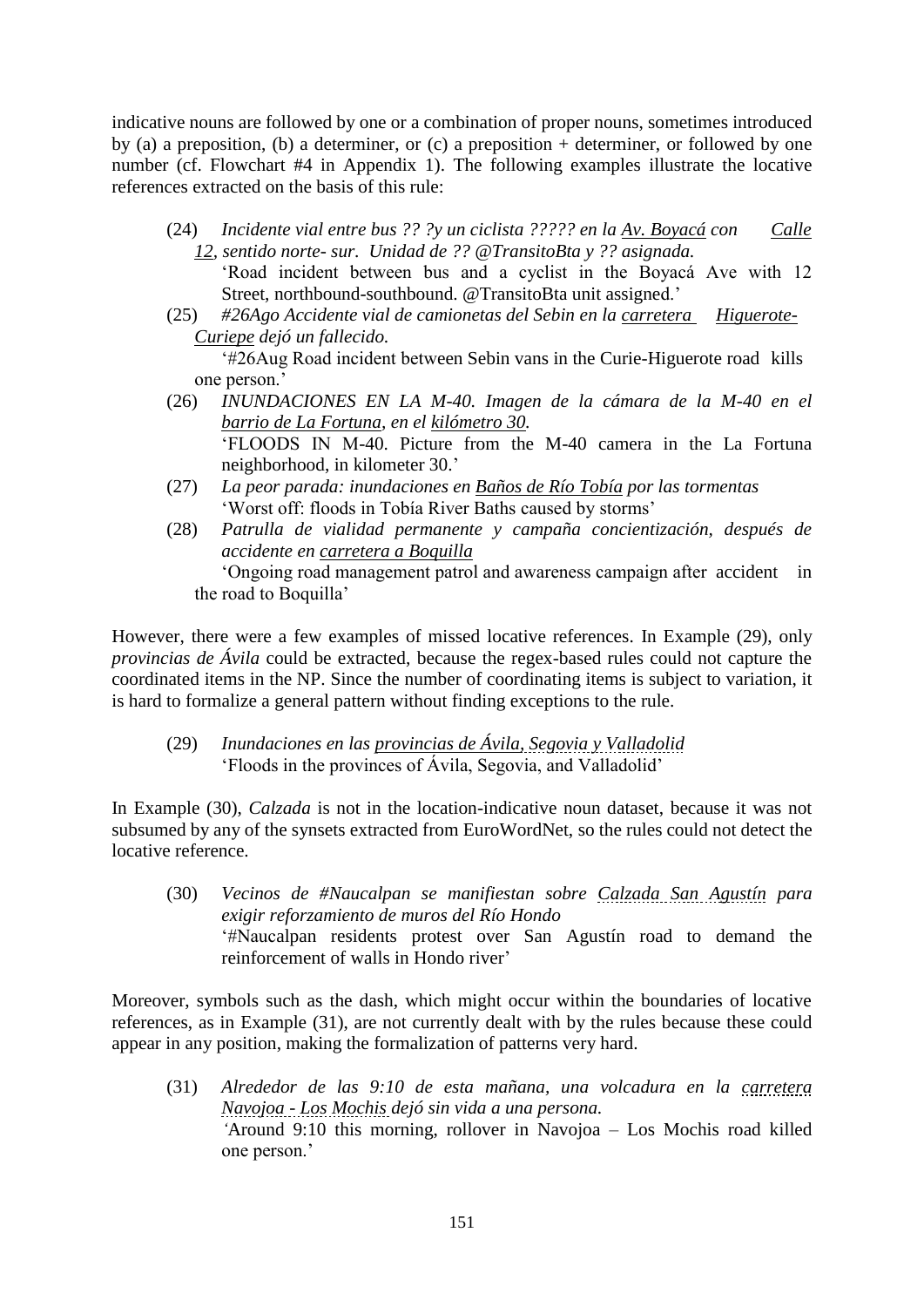In Example (32), the reason why this instance was extracted is due to the fact that *cámara* is a location-indicative noun in the Spanish location-indicative dataset. Since there is not a wordsense disambiguation system in LORE, it is for now impossible to avoid matching ambiguous items whose meaning is different from the location-based one.

(32) *INUNDACIONES EN LA M-40. Imagen de la cámara de la M-40 en el barrio de La Fortuna, en el kilómetro 30.* 'FLOODS IN M-40. Picture from the M-40 camera in the La Fortuna neighborhood, in kilometer 30.'

We developed a language-independent rule on the basis of road and highway naming conventions used in English and Spanish-speaking countries, obtained from Wikipedia.<sup>9</sup> If a token includes one or two letters, accompanied or not by the dash symbol, and then followed by a number between 0 and 9999 and an optional letter at the end, then it is very likely that it is the locative reference of a traffic way (i.e. highway or road) (cf. Flowchart #5 in Appendix 1):

(33) *Cortadas por inundación tras la tormenta la M-506, la M-40 y al menos 6 líneas de Metro*

'M-506 and M-40 and at least 6 underground lines blocked because of floods after storm'

(34) *Gracias a la #Tormenta llevamos dos horas parados en la A-42 por inundaciones y sin previsiones de movernos. Genial oye.*

'Thanks to the #Storm we have been kept for two hours in A-43 because of floods, and not expecting to move. Great, huh.'

In English, directional or movement markers may precede or follow highways, which are also captured within the boundaries of the extracted locative references. Moreover, by means of another rule, we account for whitespaces between characters (e.g. *I 84*):

- (35) *Update - #M5 northbound J19 #Gordano towards J18 #Avonmouth. Our traffic officers have driven through the area*
- (36) *accident:NorthWest Pkwy (TX-114 alt) eastbound TX-26 Grapevine various Lns blocked*
- (37) *Incident on #I278 EB from 3rd Avenue to Exit 26 - Hamilton Avenue*
- (38) *Motor Vehicle Accident - WATERBURY #RT8 South at Exit 34 (WEST MAIN ST #1) at 4/11/2019 10:58:08 AM #cttraffic*
- (39) *One person was killed in an accident on southbound I-91 in New Haven on Thursday morning.*

Example (40) and Example (41) contain locative references missed by these rules.

(40) *Accident on 35W NB @ County Road 96*

In Example (41), the slash symbol, which is not captured by the rules, hampers a successful extraction of the whole locative reference.

 $\overline{9}$ For instance, see https://en.wikipedia.org/wiki/List of motorways in the United Kingdom or [https://en.wikipedia.org/wiki/Highways\\_in\\_Spain](https://en.wikipedia.org/wiki/Highways_in_Spain)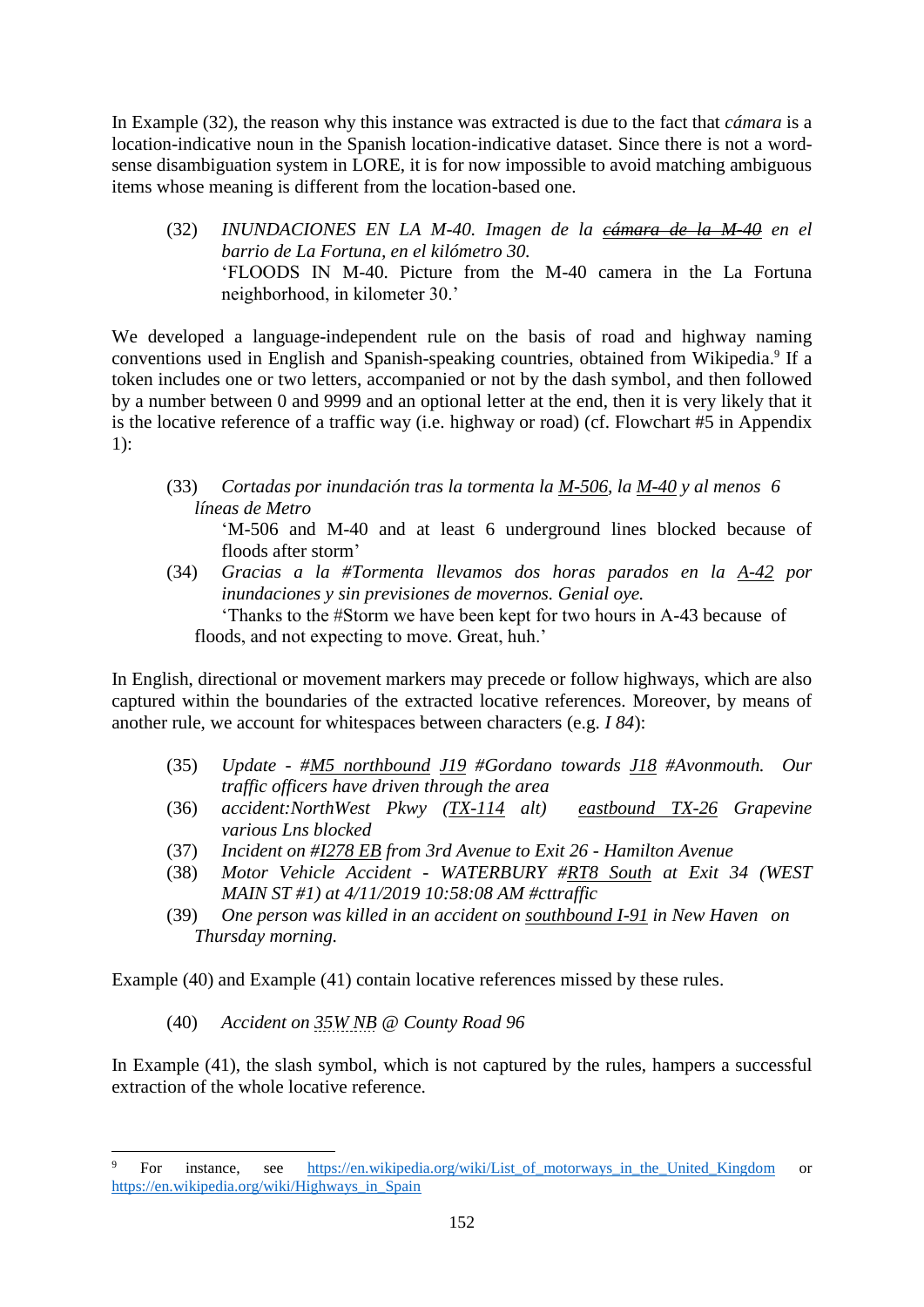(41) *\*UPDATE\* 15:20?? #M8 E/B J22 Plantation - J18 Charing Cross remains ?CLOSED? due to a police incident on the Kingston.*

Other instances, such as Example (42), Example (43) and Example (44), were wrongly taken as locative references.

- (42) *Today #Afghan Army helicopter (MD-530) crashed dawn due to technical issues while returning from a training operation*
- (43) *I have done this by accident and printed tickets A2...*
- (44) *Terremoto M5.0 - Ryukyu Islands, Japan* 'M5.0 earthquake - Ryukyu Islands, Japan'

### 4.1.4. *Rules that exploit locative markers*

This type of rules can be divided into two main groups: (a) rules that apply to directional markers, and (b) rules that apply to distance and temporal markers (cf. Flowchart #6 in Appendix 1). On the one hand, a combination of tokens containing a directional marker is very likely to refer to a locative reference:

- i) when the tokens following the directional marker are proper nouns or locative references previously retrieved, which could be preceded by a preposition (e.g. *de, of*); this rule is language-independent.
	- (45) *South LA 13219 S Penrose Ave \*\*Hit and Run No Injuries\*\**
	- (46) *Cleared: Incident on #US9 SB from South of CR 522/Throckmorton St to Exit 26 - Hamilton Avenue*
	- (47) *Incident on #I78 WB at East of Exit 55 - CR 602/Lyons Ave*
	- (48) *#VIDEO Este fin de semana, se registraron severas inundaciones al norte de #LosMochis*

'#FOOTAGE This weekend several floods were recorded in the north of #LosMochis'

- ii) when the tokens following the directional marker are proper nouns or locative references previously retrieved preceded by a preposition (e.g. *of*), and if the preceding token is a distance marker (e.g. *km*, *miles*) preceded by a number; this rule is English-specific.
	- (49) *A 3.5 magnitude earthquake occurred 1.86mi SW of San Bernardino, CA.*
	- (50) *#Earthquake (#tërmet) M2.7 strikes 20 km NW of #Durrës (#Albania) 42 min ago*
- iii) when the tokens following the directional marker are proper nouns or locative references previously retrieved preceded by a preposition (e.g. *de*), and the preceding tokens are a number followed by a distance marker (e.g. *kms*, *millas*) followed by a preposition + determiner (e.g. *al, del*), e.g. *20 kilómetros al sur de Granada* or *100 millas del suroeste de Londres*; this rule is specific of the Spanish language.

On the other hand, a combination of tokens containing a distance marker (e.g. *km, mile, metro*) or temporal marker (e.g. *horas, hrs, mins*) is very likely to refer to a locative reference: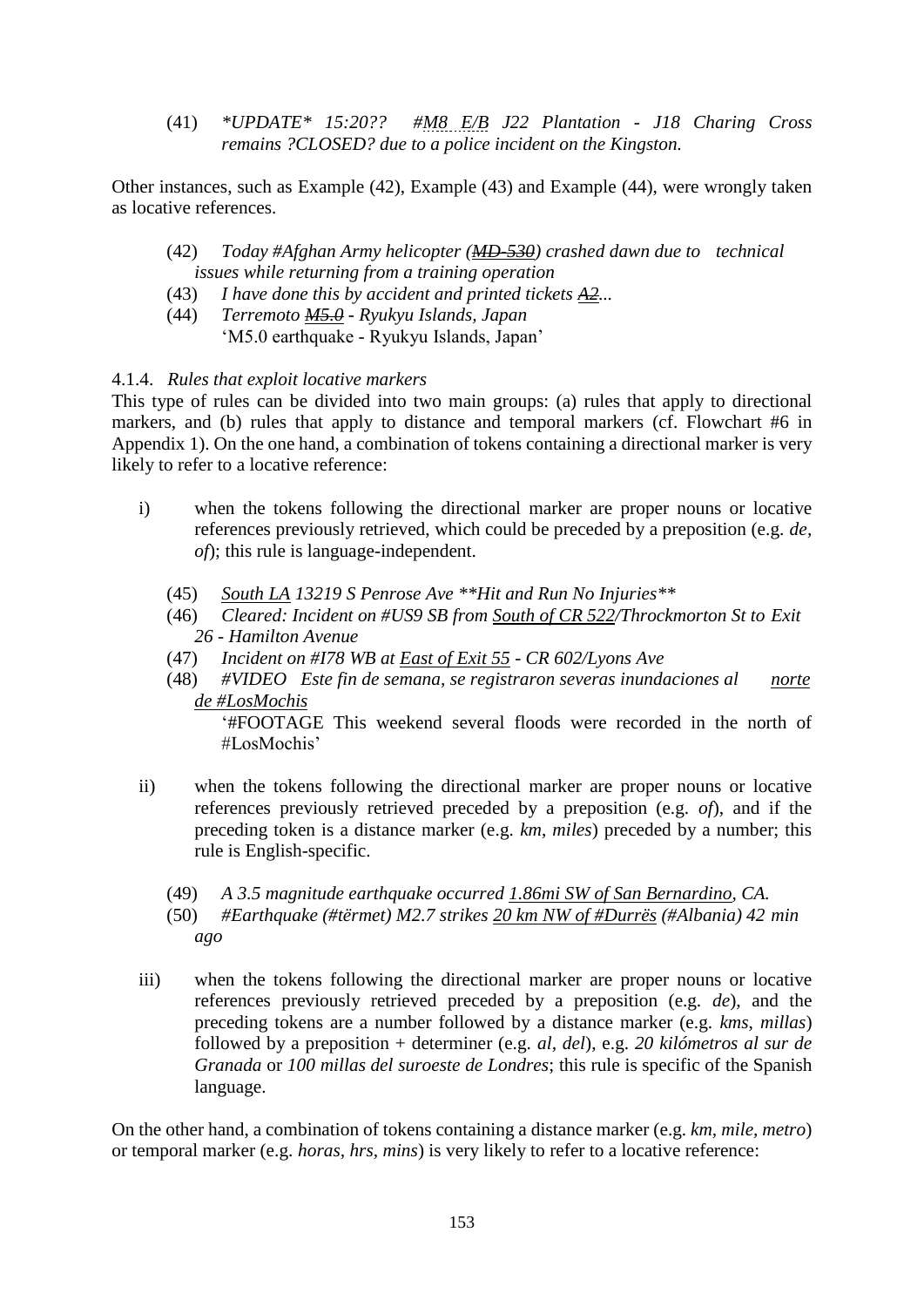- i) when these markers are preceded by a number and followed by an optional adverb + preposition + optional definite determiner (e.g. *away from, out of, from the, of*) and the following tokens are proper nouns or locative references previously retrieved; this rule is English-specific.
	- (51) *18:03 Very bad accident just 4 Kms from Narok town*
	- (52) *Cleared: Motor Vehicle Accident - HARTFORD #I84 West 0.02 miles before Exit 51 (I-91NB) at 4/11/2019 10:56:03 AM*
- ii) when these markers are preceded by a number and followed by a preposition  $+$ optional definite determiner (e.g. *de, de la, hacia el*) and the following tokens are proper nouns or locative references previously retrieved; this rule is Spanishspecific.
	- (53) *Se desploma helicóptero matrícula XB-GIL a 6 kilómetros de Tuxtepec, Oaxaca, en la Finca Nuevo Mundo* 'Helicopter with license plate XB-GIL collapses 6 kms from Tuxtepec, Oaxaca, in the Nuevo Mundo Estate'
	- (54) *A las 22:37 horas, un terremoto de 7.3 grados Richter, con epicentro a 111 km de puerto El Triunfo*

'At 22:37, a 7.6 earthquake, with its epicenter 111 kms from El Triunfo port'

At times, the rules missed or wrongly retrieved locative references. That was the case of Example (55), where *N Iran* was not extracted but only *Iran*, due to the fact that the rules belonging to the location-indicative word module previously extracted *Golestan province N*.

(55) *April 11 -Aqqala, Golestan province N Iran Three weeks after the floods, the houses are still surrounded by floods in Aqqala.*

In Example (56), the coordinated items could not be captured by the rules due to the lack of a formalized pattern for coordination:

(56) *Preocupación por las inundaciones en las zonas este y sur de Madrid, tras la tormenta*

'Worries over floods in the eastern and southern areas of Madrid after storm'

### 4.2. *Safe-checking rules*

The successful application of the linguistic-based rules must be accompanied by safe-checking rules to ensure that (i) the same extracted locative reference is not repeated, (ii) that boundaries between locative references do not overlap, and (iii) that the boundaries of locative references are well delimited.

In particular, when delimiting the boundaries of locative references, if a detected propernoun token takes part in another locative reference, either (a) discard the proper-noun token and leave the previously detected locative reference intact, or (b) remove the locative reference, probably wrongly delimited, and add it again with decreased or expanded boundaries. Case (a) applies in all the linguistic processing modules as the last safe-checking rule before adding a potential locative reference that might have already been extracted. For instance, if proper nouns follow a locative preposition, and the first of those was contained in an already-extracted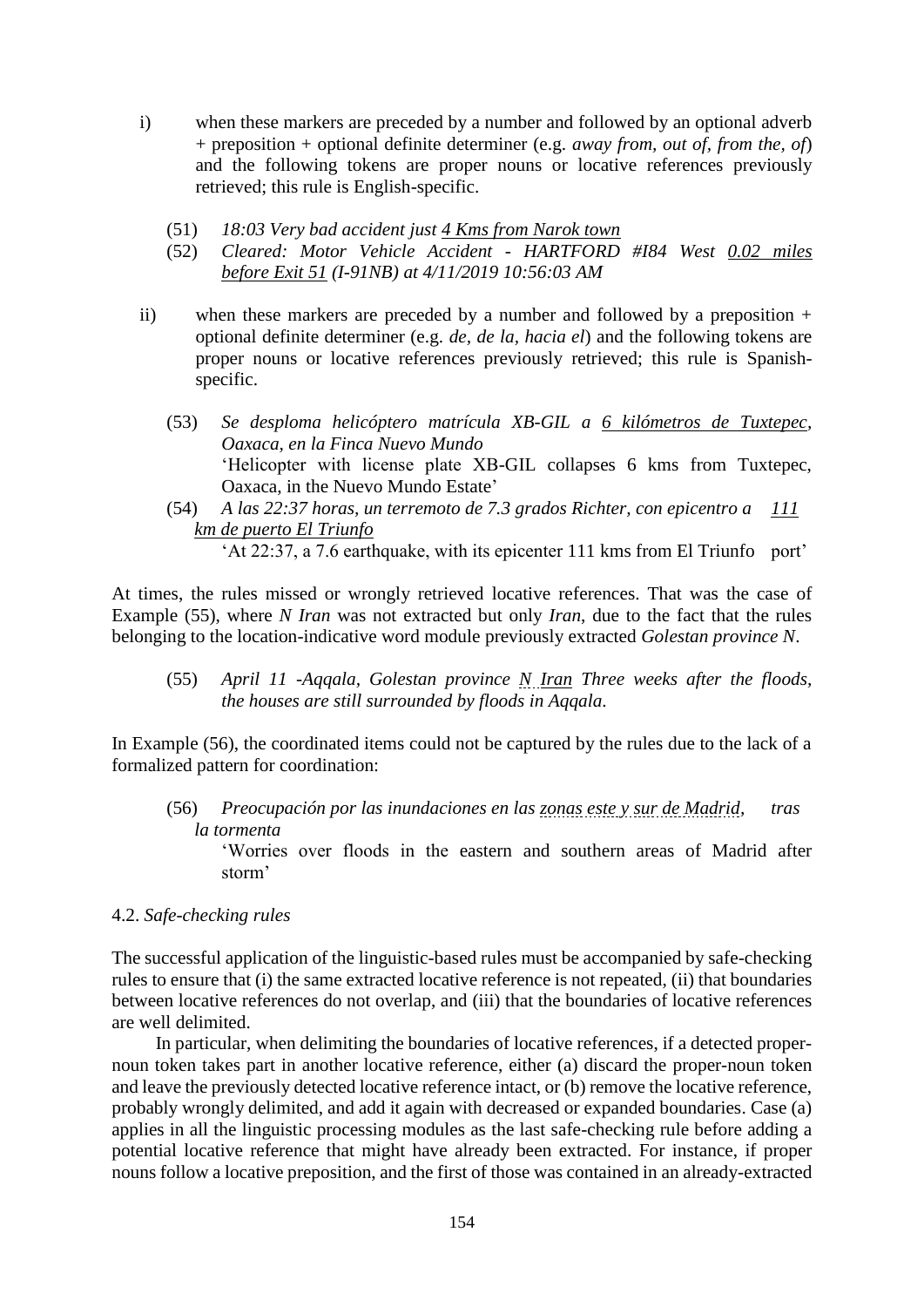locative reference from the place-name search in the geodatabase, the safe-checking rule discards those proper nouns. Case (b) is specific to how the linguistic processing module handles location-indicative nouns by expanding the boundaries of previously detected locative references (e.g. *Athens*  $\rightarrow$  *city of Athens*,  $M-30 \rightarrow autov(a M-30)$ , and also applies to the addition of locative markers to previously detected locative references by expanding their boundaries with these markers (e.g. *Silicon Valley*  $\rightarrow$  *40miles SW of Silicon Valley, calle Menéndez Pelayo* → *15 minutos de la calle Menéndez Pelayo*).

# **5. CONCLUSIONS**

Location extraction plays a critical role in the analysis of microtexts (e.g. tweets) for social sensing, in which agents (e.g. citizens) provide information about their surroundings through social-media services after the interaction with other agents. Applications constructed on social sensors for public security, e.g. emergency management, crime detection, or disease forecasting, and the smart city, e.g. urban administration or intelligent transportation, require a model to identify the locational focus of the event described in the microtext. In this context, fine-grained locative references that take the form of complex linguistic realizations, as in the case of POIs (e.g. *Rockaway Parkway-Canarsie Station*) and traffic ways (e.g. *southbound I-91*), usually remain undetected in standard named-entity recognizers in the field of NLP. The main goal of this article was to describe how such locative references can be automatically detected by the knowledge-based rules in LORE, a proof-of-concept application that exploits linguistic knowledge together with NLP techniques for locative extraction in microtexts. Future research work will focus on finishing the implementation of French and Italian in LORE, while using other NER tools for evaluation, such as Google Entity Recognizer and Stanza. Moreover, to check the usefulness and the generalizability of the performance of our model, we will test LORE with a larger evaluation corpus. We also plan to implement a deep-learning model that feeds off the linguistic knowledge provided by the rules and datasets from LORE to be used as main linguistic-based features, and compare the performance of this model against LORE.

# **ACKNOWLEDGMENTS**

Financial support for this research has been provided by the Spanish Ministry of Science, Innovation and Universities [grant number RTC 2017-6389-5].

### **REFERENCES**

Acheson, E., De Sabbata, S., & Purves, R. S. (2017). A quantitative analysis of global gazetteers: Patterns of coverage for common feature types. *Computers, Environment and Urban Systems*, *64*, 309-320. https://doi.org/10.1016/j.compenvurbsys.2017.03.007

Ahlers, D. (2013). Assessment of the accuracy of GeoNames gazetteer data. In *Proceedings of the 7th Workshop on Geographic Information Retrieval - GIR '13* (pp. 74-81). https://doi.org/10.1145/2533888.2533938

Ahmed, M. F., Vanajakshi, L., & Suriyanarayanan, R. (2019). Real-Time Traffic Congestion Information from Tweets Using Supervised and Unsupervised Machine Learning Techniques. *Transportation in Developing Economies*, *5*(2). https://doi.org/10.1007/s40890-019-0088-2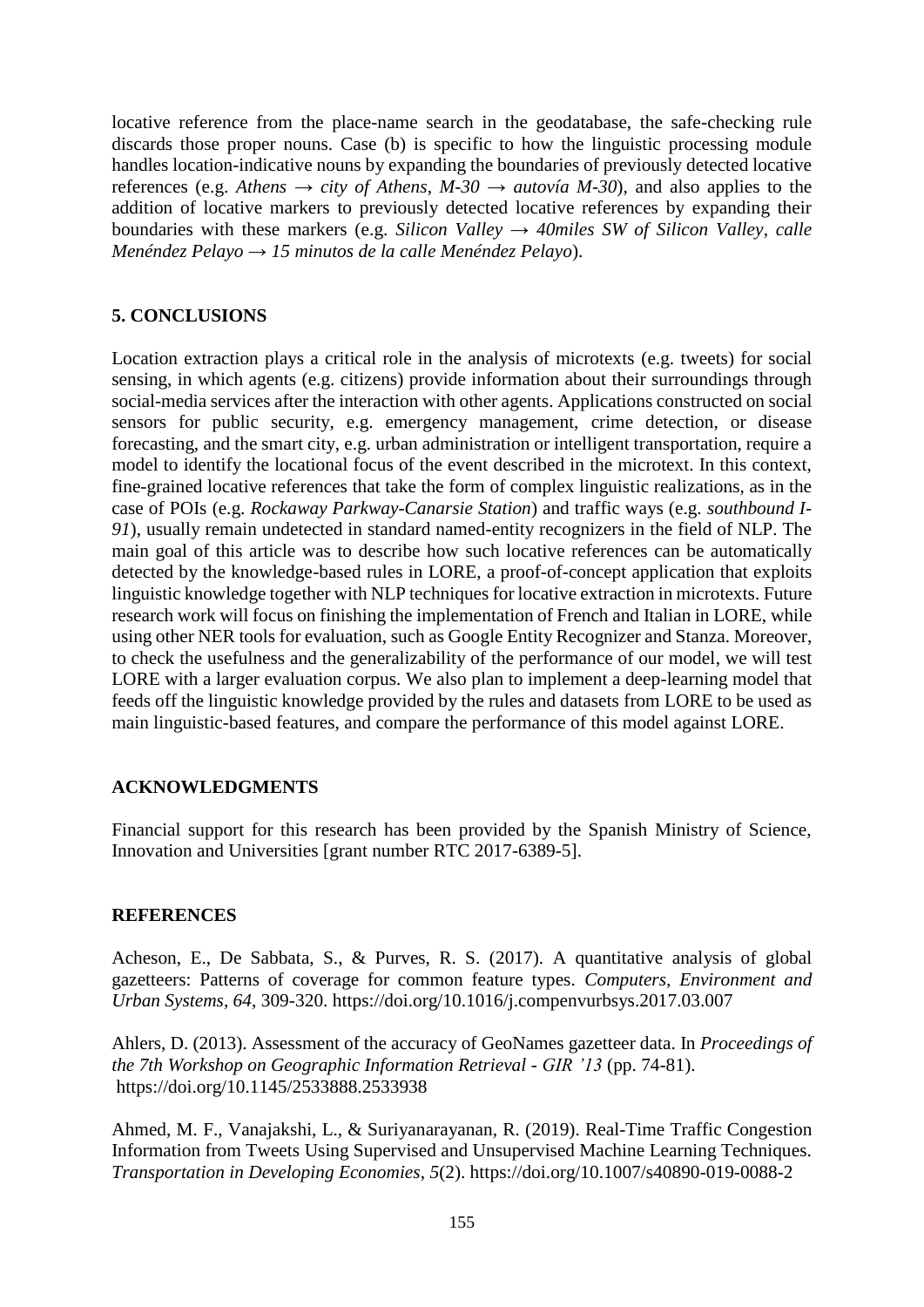Al-Olimat, H. S., Shalin, V. L., Thirunarayan, K., & Sain, J. P. (2019). Towards Geocoding Spatial Expressions. Retrieved from http://arxiv.org/abs/1906.04960

Baldwin, T., Cook, P., Lui, M., MacKinlay, A., & Wang, L. (2013). How Noisy Social Media Text, How Diffrnt Social Media Sources? *International Joint Conference on Natural Language Processing*, (October), 356–364. Retrieved from http://www.aclweb.org/anthology/I13-1041

Barrière, C. (2016). Searching for Named Entities. In *Natural Language Understanding in a Semantic Web Context* (pp. 23-38). Switzerland: Springer International Publishing. https://doi.org/10.1007/978-3-319-41337-2

Bennett, B., & Agarwal, P. (2007). Semantic Categories Underlying the Meaning of 'Place.' In S. Winter, M. Duckham, L. Kulik, & B. Kuipers (Eds.), *Spatial Information Theory* (Vol. 4736, pp. 78-95). Berlin, Heidelberg: Springer Berlin Heidelberg. https://doi.org/10.1007/978-3-540-74788-8\_6

Bird, S. (2006). NLTK: The Natural Language Toolkit. In *Proceedings of COLING/ACL* (pp. 69-72). Sidney, Australia: Association for Computational Linguistics. https://doi.org/10.3115/1225403.1225421

Cinque, G., & Rizzi, L. (Eds.). (2010). *Mapping Spatial PPs*. New York: Oxford University Press. https://doi.org/10.1093/acprof:oso/9780195393675.001.0001

Coventry, K. R., & Garrod, S. C. (2004). *Saying, Seeing and Acting: The Psychological Semantics of Spatial Prepositions*. Taylor & Francis Routledge. https://doi.org/10.4324/9780203641521

Creary, L. G., Gawron, J. M., & Nerbonne, J. (1989). Reference to locations. In *ACL '89 Proceedings of the 27th annual meeting on Association for Computational Linguistics* (pp. 42- 50). https://doi.org/10.3115/981623.981629

Crooks, A., Croitoru, A., Stefanidis, A., & Radzikowski, J. (2013). #Earthquake: Twitter as a Distributed Sensor System. *Transactions in GIS*, *17*(1), 124-147. https://doi.org/10.1111/j.1467-9671.2012.01359.x

Das, R. D., & Purves, R. S. (2019). Exploring the Potential of Twitter to Understand Traffic Events and Their Locations in Greater Mumbai, India. *IEEE Transactions on Intelligent Transportation Systems*, 1-10. https://doi.org/10.1109/TITS.2019.2950782

Dredze, M., Paul, M. J., Bergsma, S., & Tran, H. (2013). Carmen: A twitter geolocation system with applications to public health. In *Expanding the Boundaries of Health Informatics Using Artificial Intelligence: Papers from the AAAI 2013 Workshop* (pp. 20-24). https://doi.org/10.2218/ijdc.v9i1.318

Dutt, R., Hiware, K., Ghosh, A., & Bhaskaran, R. (2018). SAVITR: A System for Real-time Location Extraction from Microblogs during Emergencies. In *WWW'18 Companion: The 2018 Web Conference Companion* (pp. 1643-1649). Lyon, France. https://doi.org/10.1145/3184558.3191623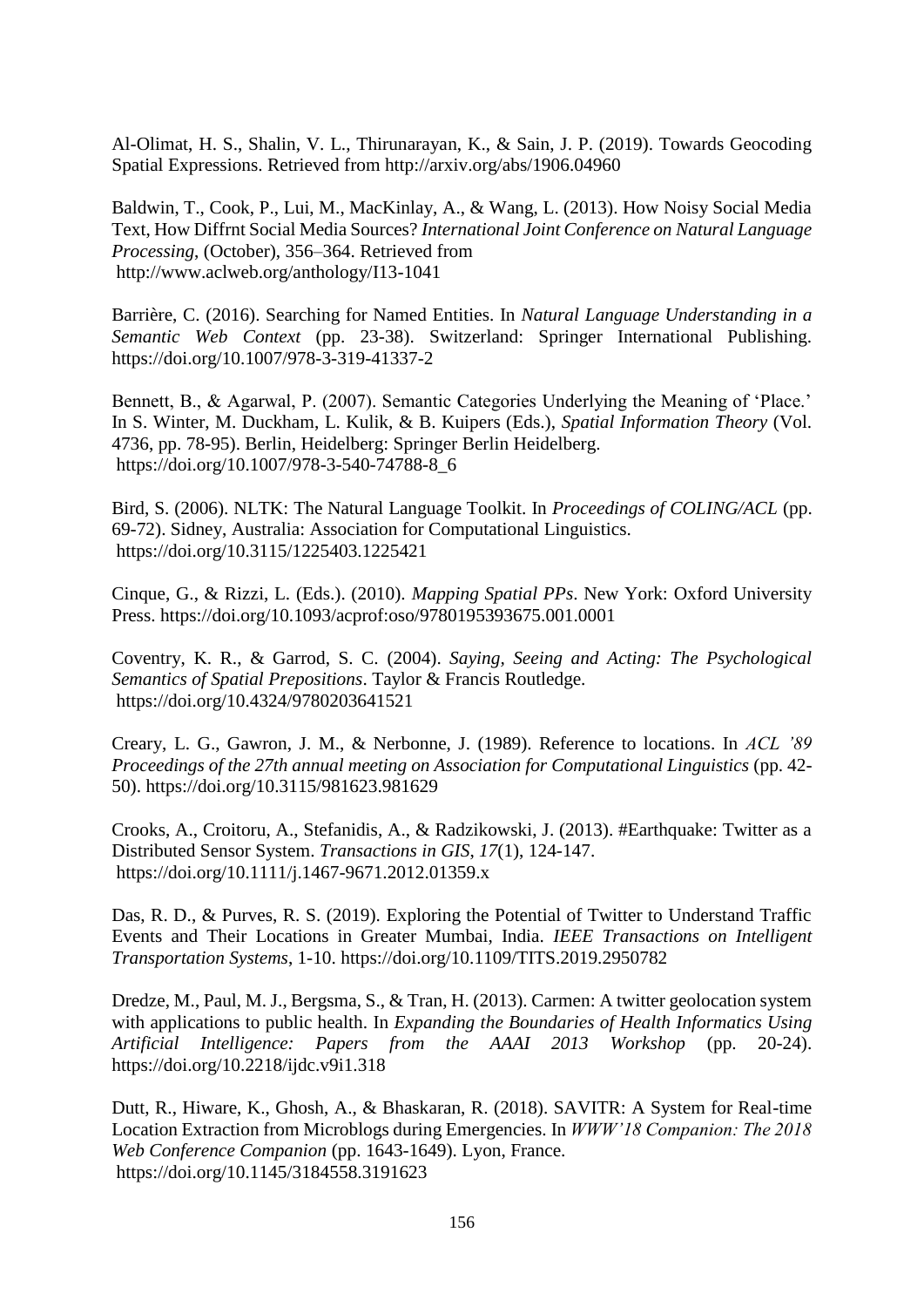Eisenstein, J. (2013). What to do about bad language on the internet. *Proceedings of NAACL-HLT 2013*, (June), 359-369. https://doi.org/10.1109/GEOINFORMATICS.2010.5567952

Eke, P. I. (2011). Using Social Media for Research and Public Health Surveillance. *Journal of Dental Research*, *90*(9), 1045-1046. https://doi.org/10.1177/0022034511415277

Finkel, J. R., Grenager, T., & Manning, C. (2005). Incorporating non-local information into information extraction systems by Gibbs sampling. *Proceedings of the 43rd Annual Meeting on Association for Computational Linguistics - ACL '05*, (1995), 363-370. https://doi.org/10.3115/1219840.1219885

Frank, A. U., & Mark, D. M. (1991). Language Issues for Geographical Information Systems. In D. J. Maguire, M. F. Goodchild, & D. W. Rhind (Eds.), *Geographical Information Systems: Principles and Applications* (pp. 147-163). London: Longman Publishers.

Geis, M. L. (1975). English Time and Place Adverbials. *Ohio State University Working Papers in Linguistics*, *18*, 1-11. Retrieved from https://kb.osu.edu/bitstream/handle/1811/81364/WPL\_18\_June\_1975\_001.pdf

Gelernter, J., & Balaji, S. (2013). An algorithm for local geoparsing of microtext. *GeoInformatica*, *17*(4), 635-667. https://doi.org/10.1007/s10707-012-0173-8

Gonzalez-Paule, J. D., Sun, Y., & Moshfeghi, Y. (2019). On fine-grained geolocalisation of tweets and real-time traffic incident detection. *Information Processing and Management*, *56*(3), 1-14. https://doi.org/10.1016/j.ipm.2018.03.011

Gritta, M., Pilehvar, M. T., Limsopatham, N., & Collier, N. (2018). What's missing in geographical parsing? *Language Resources and Evaluation*, *52*(2), 603-623. https://doi.org/10.1007/s10579-017-9385-8

Hamzei, E., Winter, S., & Tomko, M. (2019). Initial Analysis of Simple Where-Questions and Human-Generated Answers. In S. Timpf, C. Schlieder, M. Kattenbeck, B. Ludwig, & K. Stewart (Eds.), *14th International Conference on Spatial Information Theory (COSIT 2019)* (pp. 1-8). Dagstuhl, Germany: Schloss Dagstuhl: Leibniz-Zentrum fuer Informatik. https://doi.org/10.4230/LIPIcs.COSIT.2019.12

Hernandez-Suarez, A., Sanchez-Perez, G., Toscano-Medina, K., Perez-Meana, H., Portillo-Portillo, J., and Luis, V. S., & Javier García Villalba, L. (2019). Using Twitter Data to Monitor Natural Disaster Social Dynamics: A Recurrent Neural Network Approach with Word Embeddings and Kernel Density Estimation. *Sensors*, *19*(7), 1-22. https://doi.org/10.3390/s19071746

Herskovits, A. (1985). Semantics and pragmatics of locative expressions. *Cognitive Science*, *9*(3), 341-378. https://doi.org/10.1016/S0364-0213(85)80003-3

Hoang, T. B. N., & Mothe, J. (2018). Location extraction from tweets. *Information Processing and Management*, *54*(2). https://doi.org/10.1016/j.ipm.2017.11.001

Honnibal, M., & Johnson, M. (2015). An Improved Non-monotonic Transition System for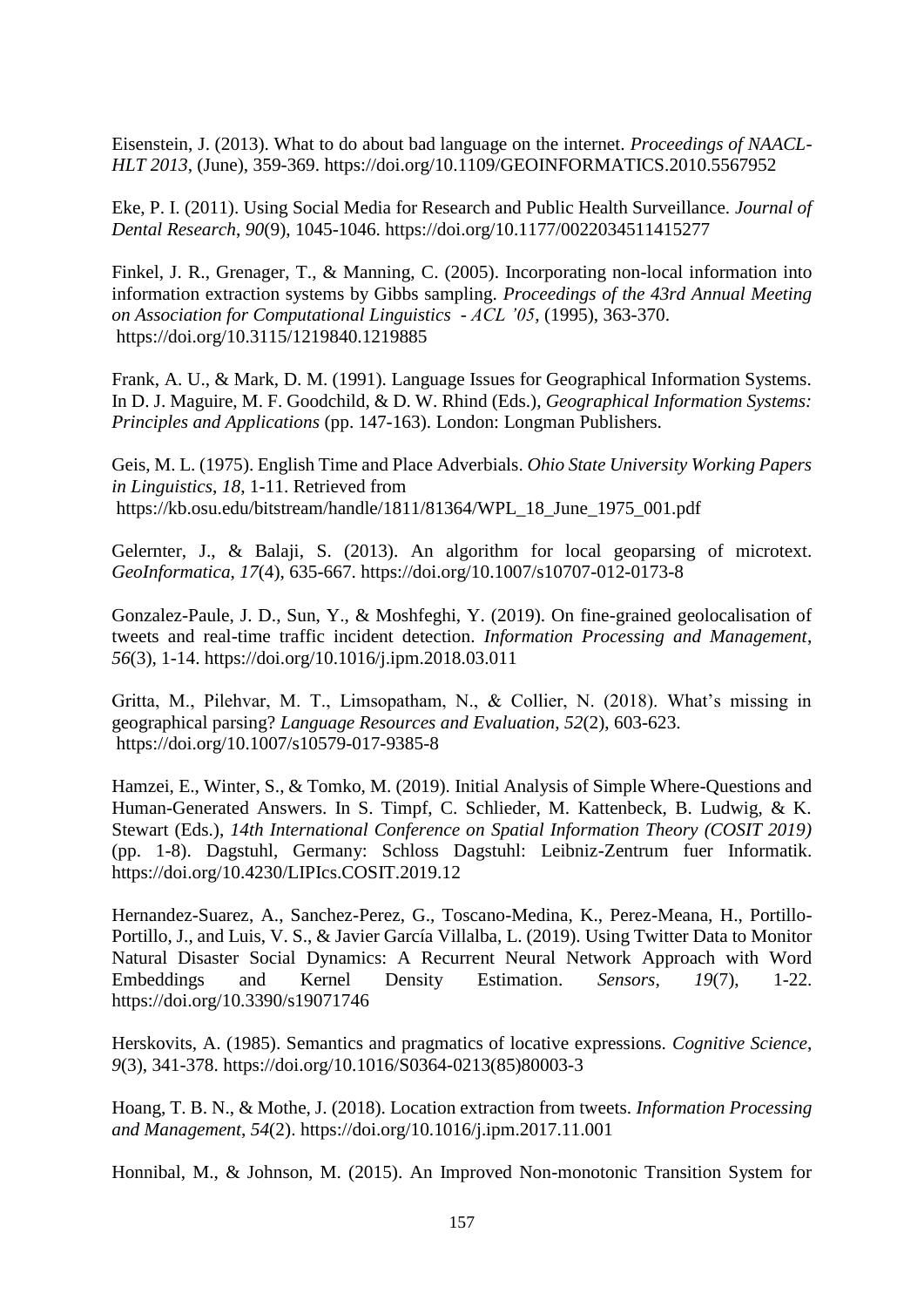Dependency Parsing. In *Proceedings of the 2015 Conference on Empirical Methods in Natural Language Processing* (pp. 1373-1378). Lisbon, Portugal: Association for Computational Linguistics. Retrieved from https://aclweb.org/anthology/D/D15/D15-1162

Hu, Yingjie. (2018a). Geo-text data and data-driven geospatial semantics. *Geography Compass*, *12*(11), 1-19. https://doi.org/10.1111/gec3.12404

Hu, Yingjie. (2018b). Geospatial Semantics. In B. Huang, T. J. Covas, & M.-H. Tsou (Eds.), *Comprehensive Geographic Information Systems* (pp. 80-94). Oxford, UK: Elsevier. https://doi.org/10.1016/B978-0-12-409548-9.09597-X

Hu, Yuheng, Talamadupula, K., & Kambhampati, S. (2013). Dude, srsly?: The Surprisingly Formal Nature of Twitter's Language. In *Proceedings of the Seventh International AAAI Conference on Weblogs and Social Media - ICWSM '13* (pp. 244-253). https://doi.org/10.1.1.297.589

Imran, M., Castillo, C., Diaz, F., & Vieweg, S. (2014). *Processing Social Media Messages in Mass Emergency: A Survey*. *ACM Computing Surveys* (Vol. 47). https://doi.org/10.1145/3184558.3186242

Ingersoll, G. S., Morton, T. S., & Farris, A. L. (2013). *Taming Text*. Manning Publications.

Jones, C. B., & Purves, R. S. (2008). Geographical information retrieval. *International Journal of Geographical Information Science*, *22*(3), 219-228. https://doi.org/10.1080/13658810701626343

Jongman, B., Wagemaker, J., Romero, B., & de Perez, E. (2015). Early Flood Detection for Rapid Humanitarian Response: Harnessing Near Real-Time Satellite and Twitter Signals. *ISPRS International Journal of Geo-Information*, *4*(4), 2246-2266. https://doi.org/10.3390/ijgi4042246

Karimzadeh, M., Pezanowski, S., MacEachren, A. M., & Wallgrün, J. O. (2019). GeoTxt: A scalable geoparsing system for unstructured text geolocation. *Transactions in GIS*, *23*(1), 118– 136. https://doi.org/10.1111/tgis.12510

Khodabandeh-Shahraki, Z., Fatemi, A., & Tabatabaee Malazi, H. (2019). Evidential finegrained event localization using Twitter. *Information Processing and Management*, *56*(6), 102045. https://doi.org/10.1016/j.ipm.2019.05.006

Kracht, M. (2002). On the Semantics of Locatives. *Linguistics and Philosophy*, *25*(2), 157-232.

Landau, B., & Jackendoff, R. (1993). "What" and "where" in spatial language and spatial cognition. *Behavioral and Brain Sciences*, *16*(2), 217-265. https://doi.org/10.1017/s0140525x00029733

Leidner, J., & Lieberman, M. (2011). Detecting geographical references in the form of place names and associated spatial natural language. *SIGSPATIAL Special*, *3*(2), 5-11. https://doi.org/10.1145/2047296.2047298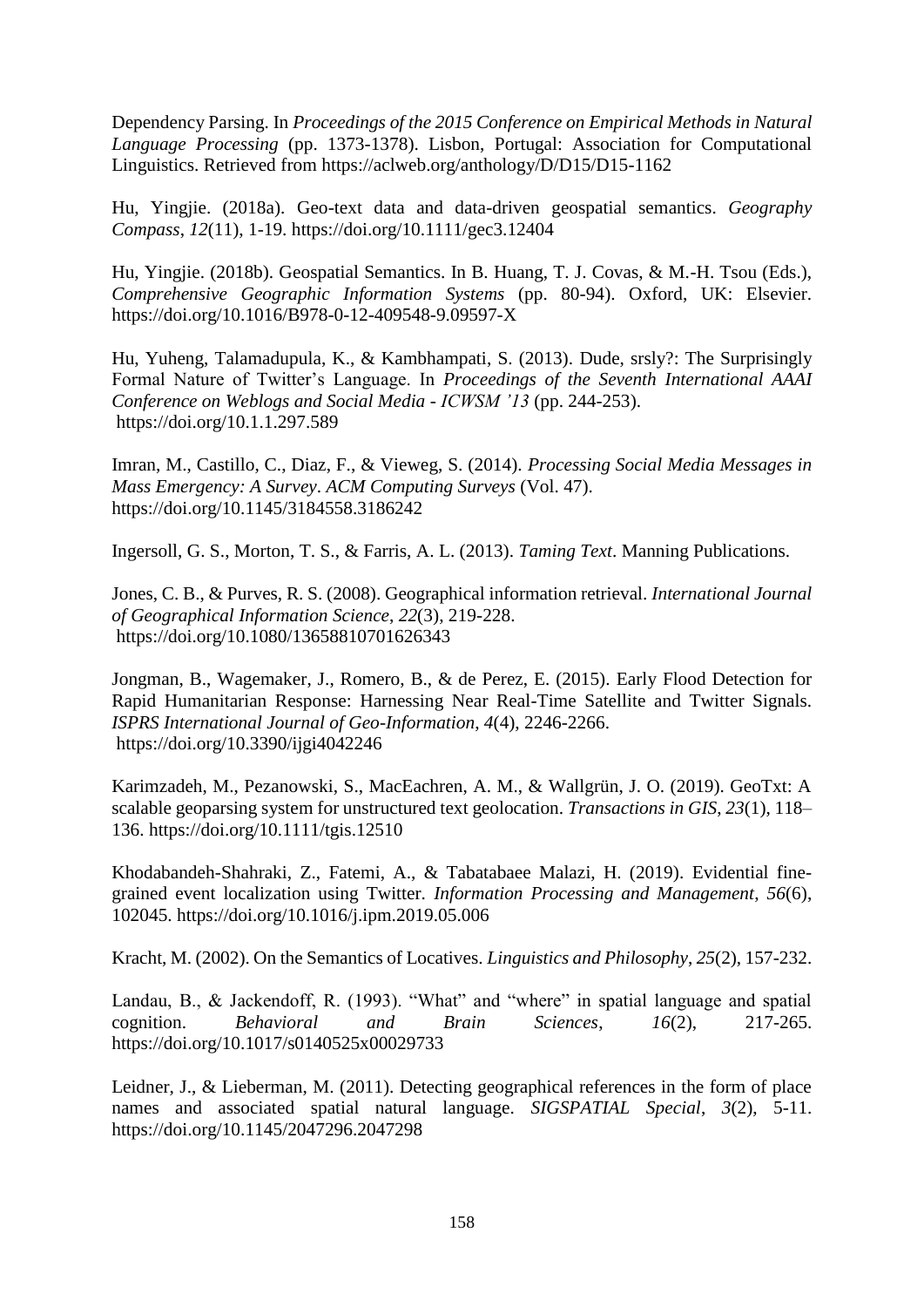Levinson, S. C. (2003). *Space in Language and Cognition: Explorations in Cognitive Diversity*. Cambridge, UK: Cambridge University Press.

Li, C., & Sun, A. (2014). Fine-grained location extraction from tweets with temporal awareness. In *SIGIR 2014* (pp. 43-52). https://doi.org/10.1145/2600428.2609582

Liu, F., Vasardani, M., & Baldwin, T. (2014). Automatic Identification of Locative Expressions from Social Media Text. In *Proceedings of the 4th International Workshop on Location and the Web* (pp. 9-16). Shangai. https://doi.org/10.1145/2663713.2664426

Liu, X., Zhou, M., Wei, F., Fu, Z., & Zhou, X. (2012). Joint inference of named entity recognition and normalization for tweets. In *50th Annual Meeting of the Association for Computational Linguistics, ACL 2012 - Proceedings of the Conference* (Vol. 1, pp. 526-535).

Malmasi, S., & Dras, M. (2016). Location mention detection in tweets and microblogs. In K. Hasida & A. Purwarianti (Eds.), *Communications in Computer and Information Science* (Vol. 593, pp. 123-134). Singapore: Springer Singapore. https://doi.org/10.1007/978-981-10-0515- 2\_9

Martínez-Rojas, M., Pardo-Ferreira, M. del C., & Rubio-Romero, J. C. (2018). Twitter as a tool for the management and analysis of emergency situations: A systematic literature review. *International Journal of Information Management*, *43*(April), 196-208. https://doi.org/10.1016/j.ijinfomgt.2018.07.008

Middleton, S. E., Kordopatis-Zilos, G., Papadopoulos, S., & Kompatsiaris, Y. (2018). Location Extraction from Social Media. *ACM Transactions on Information Systems*, *36*(4), 1-27. https://doi.org/10.1145/3202662

Murthy, D. (2018). *Twitter: Social Communication in the Twitter Age* (2nd ed.). Malden, MA: Polity Press.

Purves, R. S., Clough, P., Jones, C. B., Hall, M. H., & Murdock, V. (2018). Geographic Information Retrieval: Progress and Challenges in Spatial Search of Text. In *Foundations and Trends in Information Retrieval* (Vol. 12, pp. 164-318). https://doi.org/10.1561/1500000034

Purves, R. S., & Derungs, C. (2015). From Space to Place: Place-Based Explorations of Text. *International Journal of Humanities and Arts Computing*, *9*(1), 74-94. https://doi.org/10.3366/ijhac.2015.0139

Quirk, R., Greenbaum, S., Leech, G., & Svartvik, J. (1985). *A Comprehensive Grammar of the English Language*. New York, USA: Longman Publishers.

Radke, M., Stock, K., & Jones, C. B. (2019). Detecting the Geospatialness of Prepositions from Natural Language Text. In S. Timpf, C. Schlieder, M. Kattenbeck, B. Ludwig, & K. Stewart (Eds.), *14th International Conference on Spatial Information Theory (COSIT 2019)* (pp. 1-8). Dagstuhl, Germany: Schloss Dagstuhl: Leibniz-Zentrum fuer Informatik. https://doi.org/10.4230/LIPIcs.COSIT.2019.11

Reppen, R. (2010). Building a corpus. In *The Routledge Handbook of Corpus Linguistics* (pp. 31-37). Routledge. https://doi.org/10.4324/9780203856949.ch3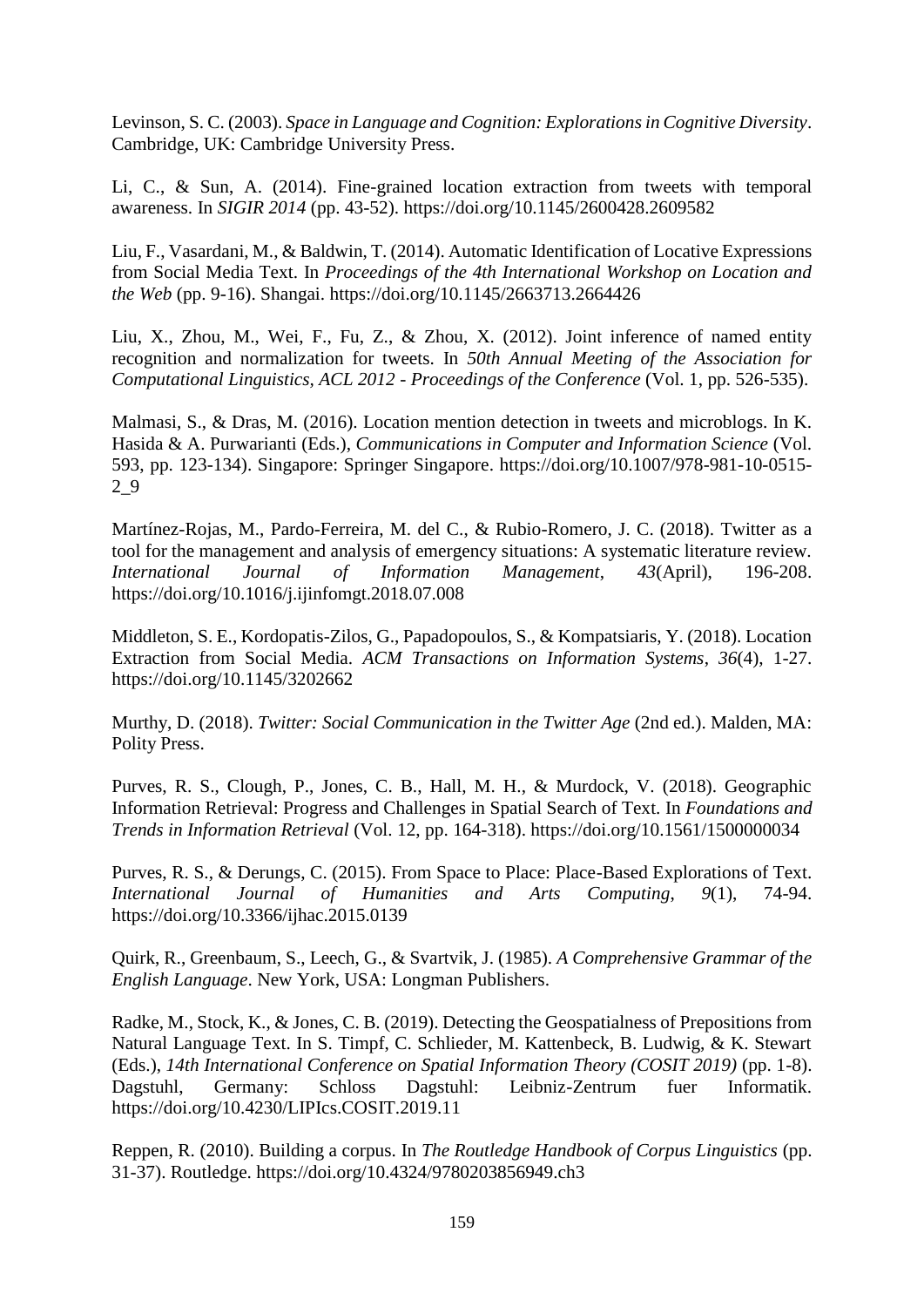Singh, L., Bansal, S., Bode, L., Budak, C., Chi, G., Kawintiranon, K., … Wang, Y. (2020). A first look at COVID-19 information and misinformation sharing on Twitter. Retrieved from http://arxiv.org/abs/2003.13907

Stock, K., Jones, C. B., & Tenbrink, T. (2019). Speaking of Location: Communicating about Space with Geospatial Natural Language. In K. Stock, C. B. Jones, & T. Tenbrink (Eds.), *Proceedings of the Workshop on Speaking of Location 2019: Communicating about Space colocated with 14th International Conference on Spatial Information Theory (COSIT 2019)* (pp. 1-7). Regensburg, Germany. Retrieved from http://ceur-ws.org/Vol-2455/paper1.pdf

Talmy, L. (2000). How Language Structures Space. In *Toward a Cognitive Semantics* (Vol. 1, pp. 177-254). MIT Press.

Van, T. N., Gaio, M., & Moncla, L. (2013). Topographic subtyping of place named entities: a linguistic approach. In *AGILE 2013* (pp. 1-5). Leuven, Belgium.

Vasardani, M., Winter, S., Richter, K.-F., Stirling, L., & Richter, D. (2013). Spatial interpretations of preposition "at," 46. https://doi.org/10.1145/2442952.2442961

Verma, S., Vieweg, S., Corvey, W. J., Palen, L., Martin, J. H., Palmer, M., … Anderson, K. M. (2011). Natural language processing to the rescue? extracting" situational awareness" tweets during mass emergency. In *Fifth International AAAI Conference on Weblogs and Social Media* (pp. 385-392).

Vieweg, S., Hughes, A. L., Starbird, K., & Palen, L. (2010). Microblogging during two natural hazards events. *Proceedings of the 28th International Conference on Human Factors in Computing Systems - CHI '10*, (May 2014), 1079. https://doi.org/10.1145/1753326.1753486

Vilain, P., Menudier, L., & Filleul, L. (2019). Twitter: a complementary tool to monitor seasonal influenza epidemic in France? *Online Journal of Public Health Informatics*, *11*(1), 2017-2020. https://doi.org/10.5210/ojphi.v11i1.9724

Wallgrün, J. O., Karimzadeh, M., MacEachren, A. M., & Pezanowski, S. (2018). GeoCorpora: building a corpus to test and train microblog geoparsers. *International Journal of Geographical Information Science*, *32*(1), 1-29. https://doi.org/10.1080/13658816.2017.1368523

Wang, J., Hu, Y., & Joseph, K. (2020). NeuroTPR : A Neuro-net ToPonym Recognition Model for Extracting Locations from Social Media Messages. *Transactions in GIS*, 1–22. Zhang, C., Fan, C., Yao, W., Hu, X., & Mostafavi, A. (2019). Social media for intelligent public information and warning in disasters: An interdisciplinary review. *International Journal of Information Management*, *49*(April), 190-207. https://doi.org/10.1016/j.ijinfomgt.2019.04.004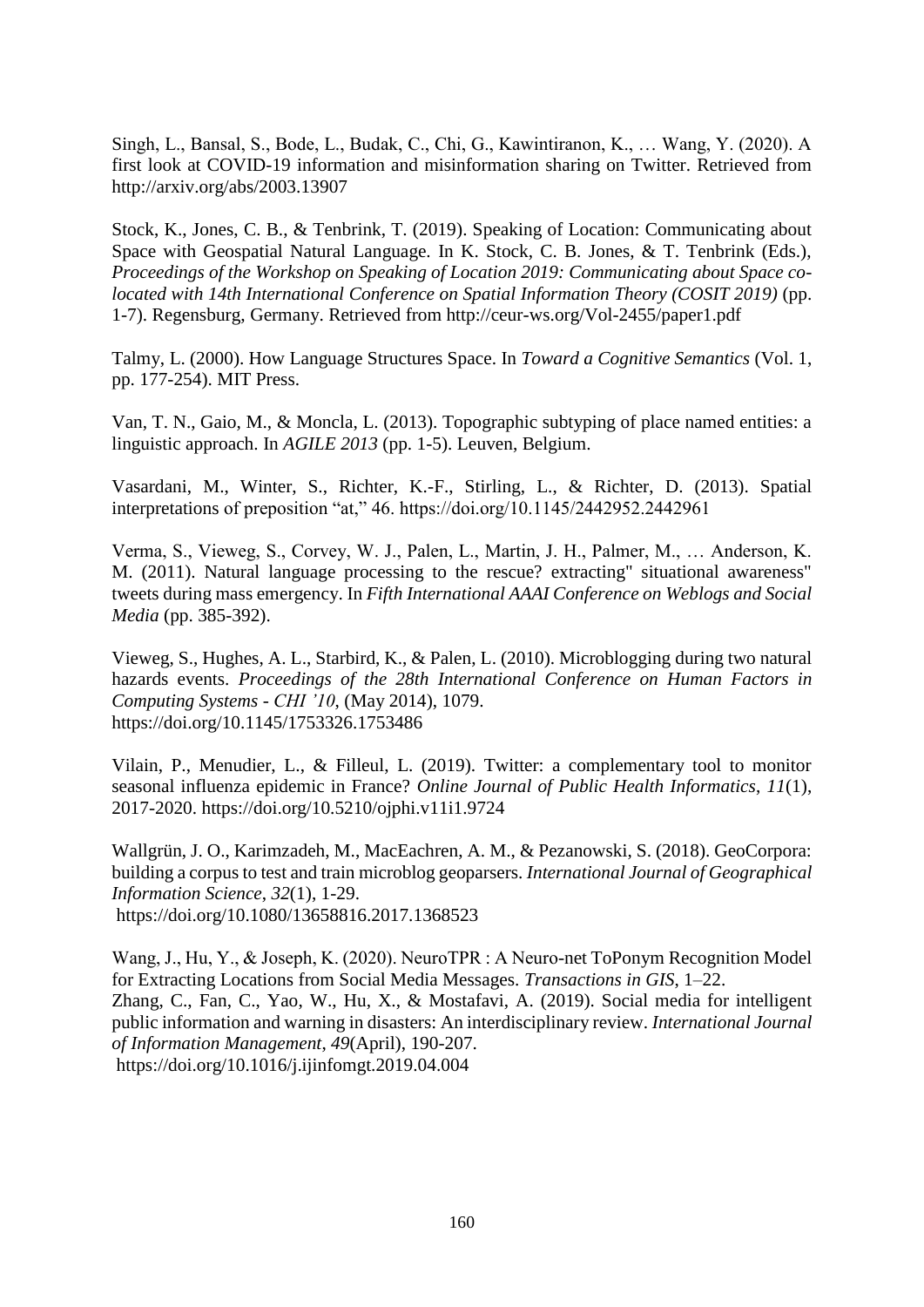**Appendix 1. Flowcharts of LORE linguistic rules** 

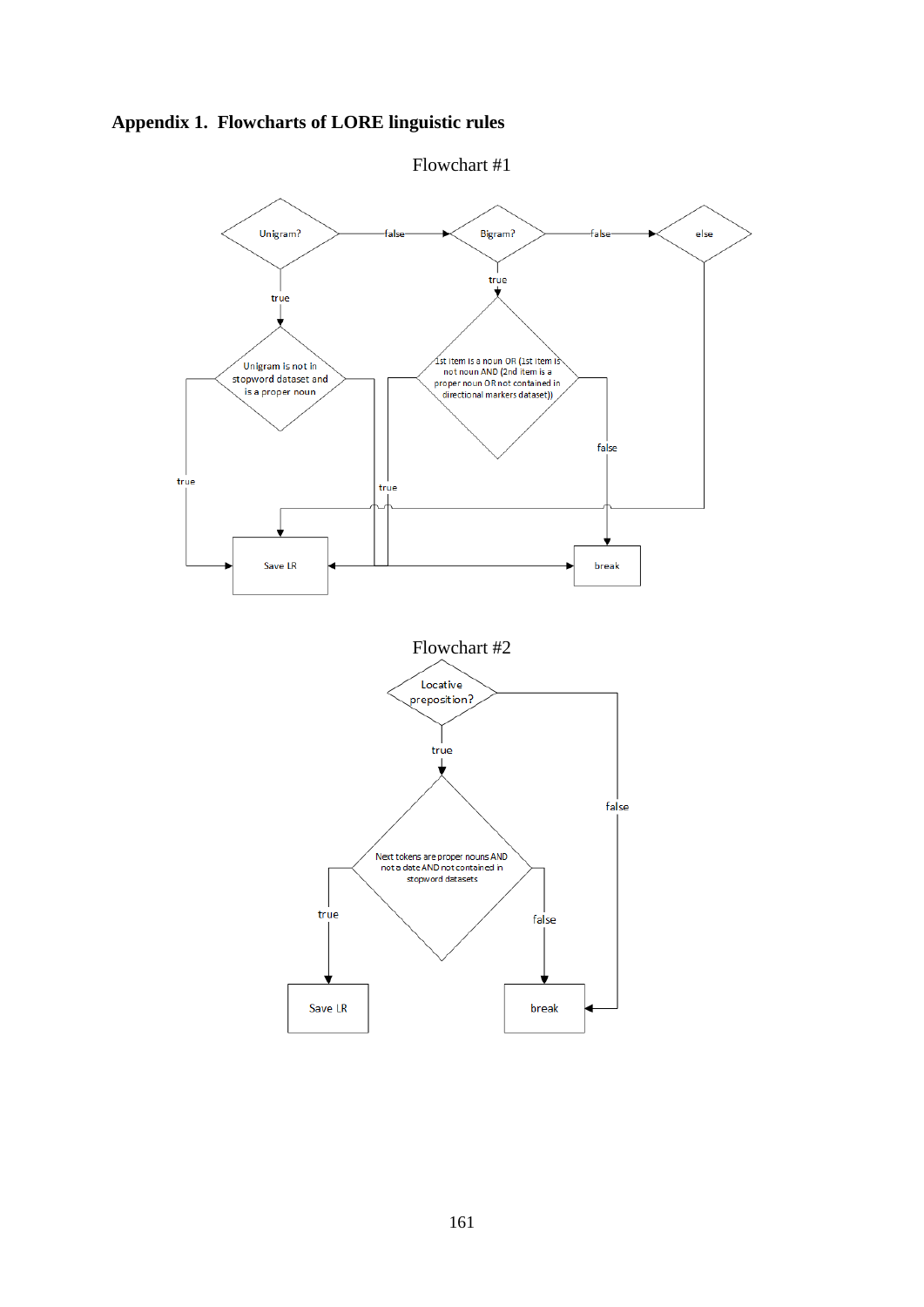